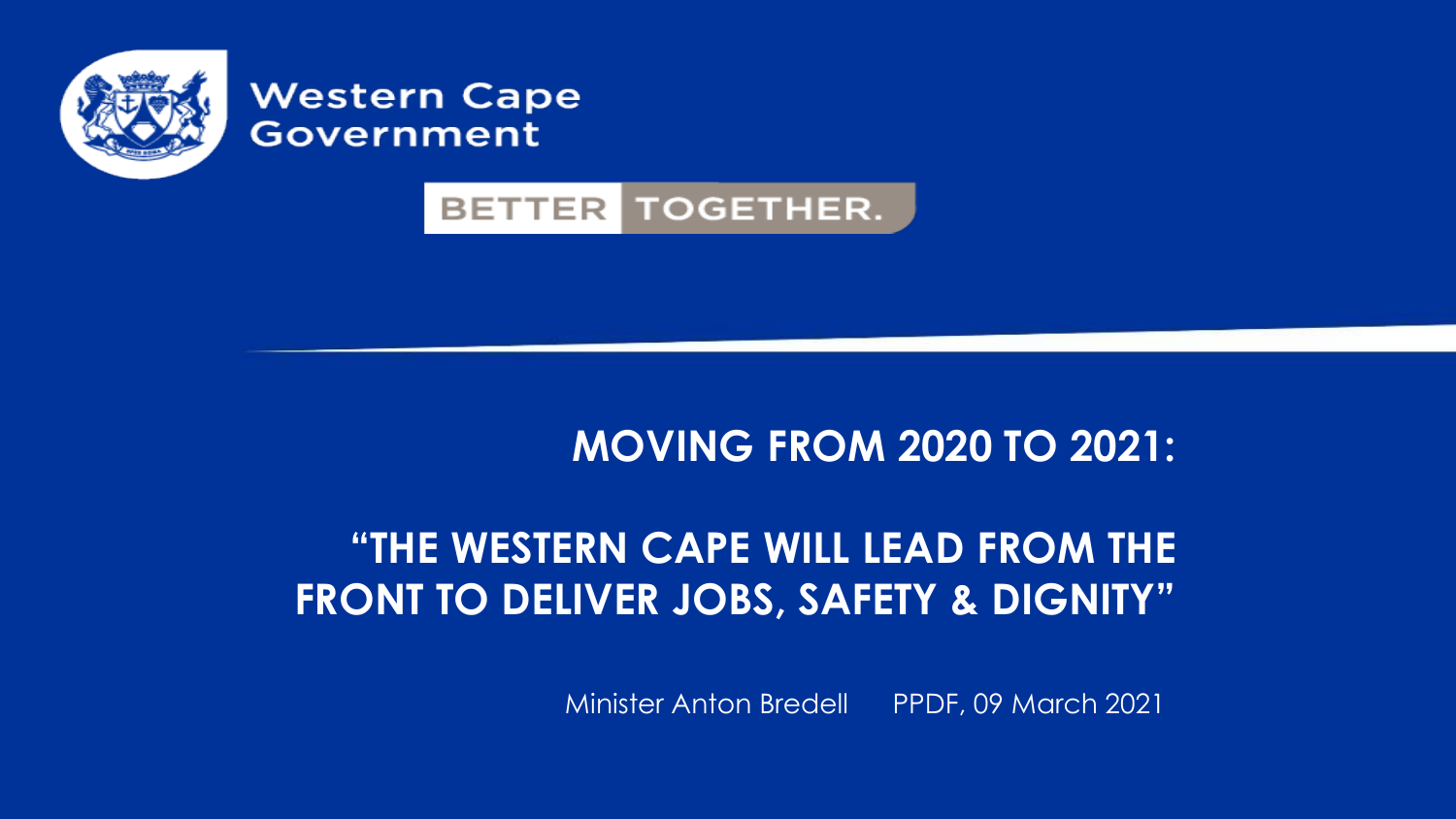**The Covid-19** pandemic, & the consequences of nearly a year of constrained growth & various forms of restrictions, have **cost both lives & livelihoods** in the Western Cape.

While disaster response efforts in respect of Covid-19 are continuing, efforts are also underway "to reset" & take forward our **Recovery Plan** with the following "North Stars":

• **creating jobs**,

- ensuring **safer communities**, &
- giving effect to the **dignity & well-being** that every person in our province deserves.



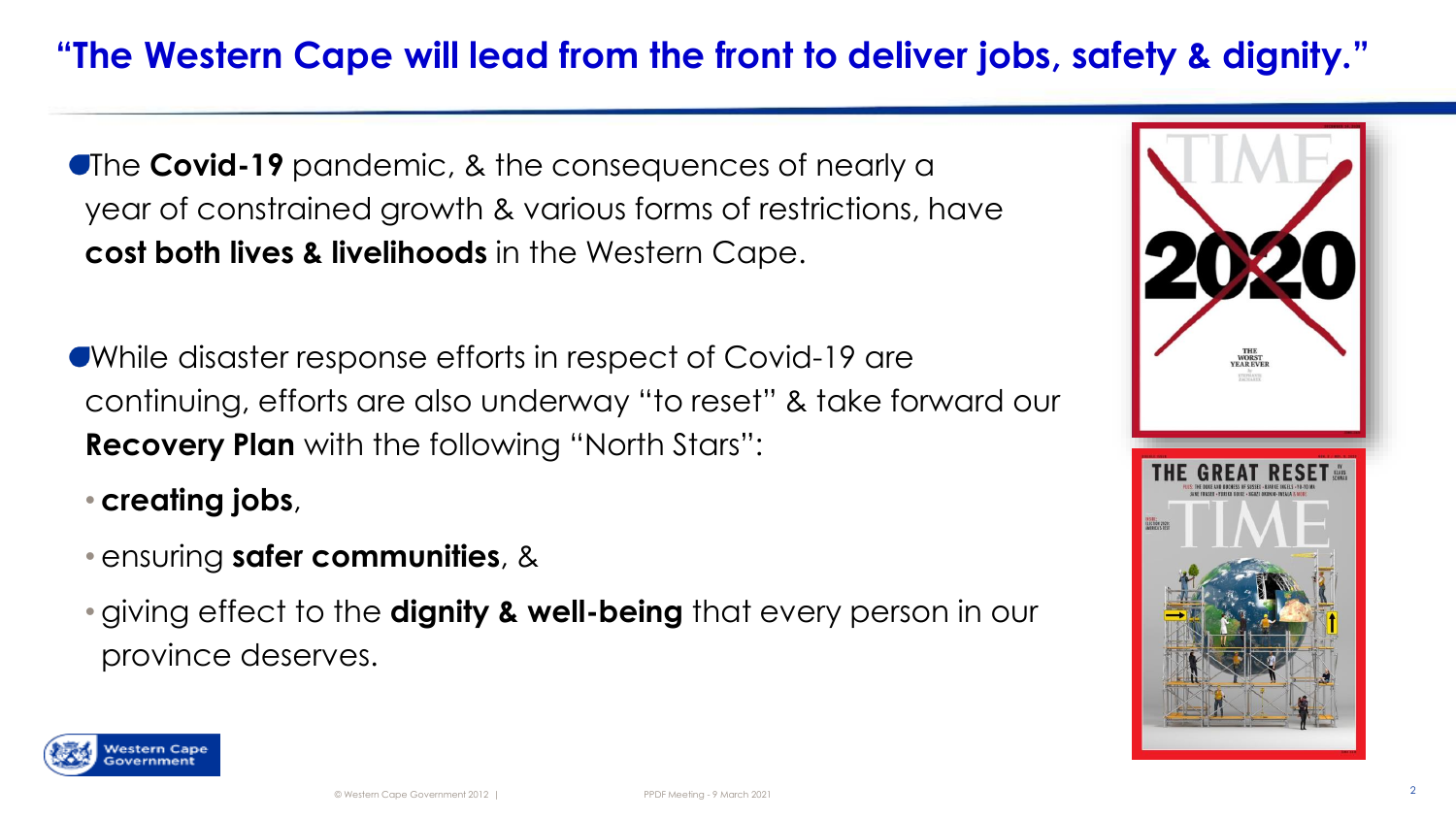As we move forward to deliver jobs, safety & dignity in the Western Cape, we are also reflecting on how the WCG should be **doing things differently** ourselves.

In the years ahead the WCG will have less budget, & so the WCG will have to be **leaner, smarter, more innovative, & more citizen focused**; & we will make sure that it becomes easier to work with us as a government.

We will further **cut red tape** through our dedicated **Ease of Doing Business** Unit, but we're also getting every department to find ways - on an ongoing basis - to remove hurdles that stand in the way of doing business in the Western Cape.

To break down silos in government, to solve societal problems more effectively, & to make it easier to do business in the Western Cape we will continue to land the '**War Room**' approach in the WCG, using the **Problem-Driven Iterative Adaptation (PDIA)** methodology.

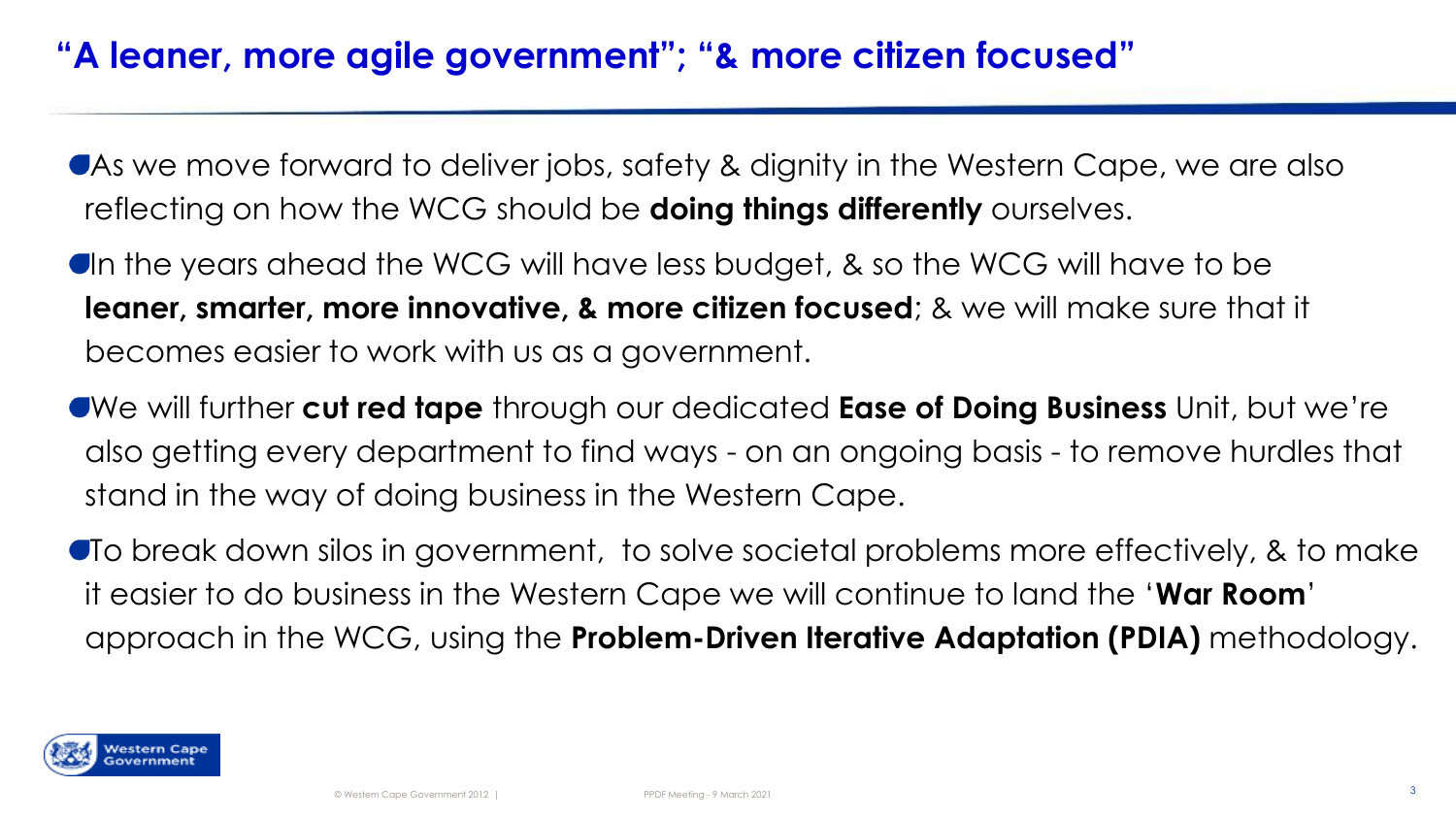#### Latter part of **2019**: 100-day **'War Room' Pilot Phase**

**2020**: The **Fixed Capital & Property Development Team** was asked to take forward the areas identified during the pilot phase as well as to assist with efforts at ensuring business continuity during the Covid-19 Lockdown: **'War Room' "Phase 2"**

**2021**: Glad to announce to the PPDF today that, in spite of the challenges experienced during the Pilot Phase & "Phase 2", the WCG & the City of Cape Town have agreed to launch a proper next phase ("**Phase 3**") of the PDIA work; with 3 teams having been launched in the last month to focus on the following 3 problems:

• Habitual offenders of violent crimes are not kept behind bars.

• Commuter bus operations and their passengers [are unsafe as they] have been subjected to increased attacks over the last few years.

• Job losses and declining economic activity in the construction and property development industry. (**Fixed Capital and Property Investment Team**)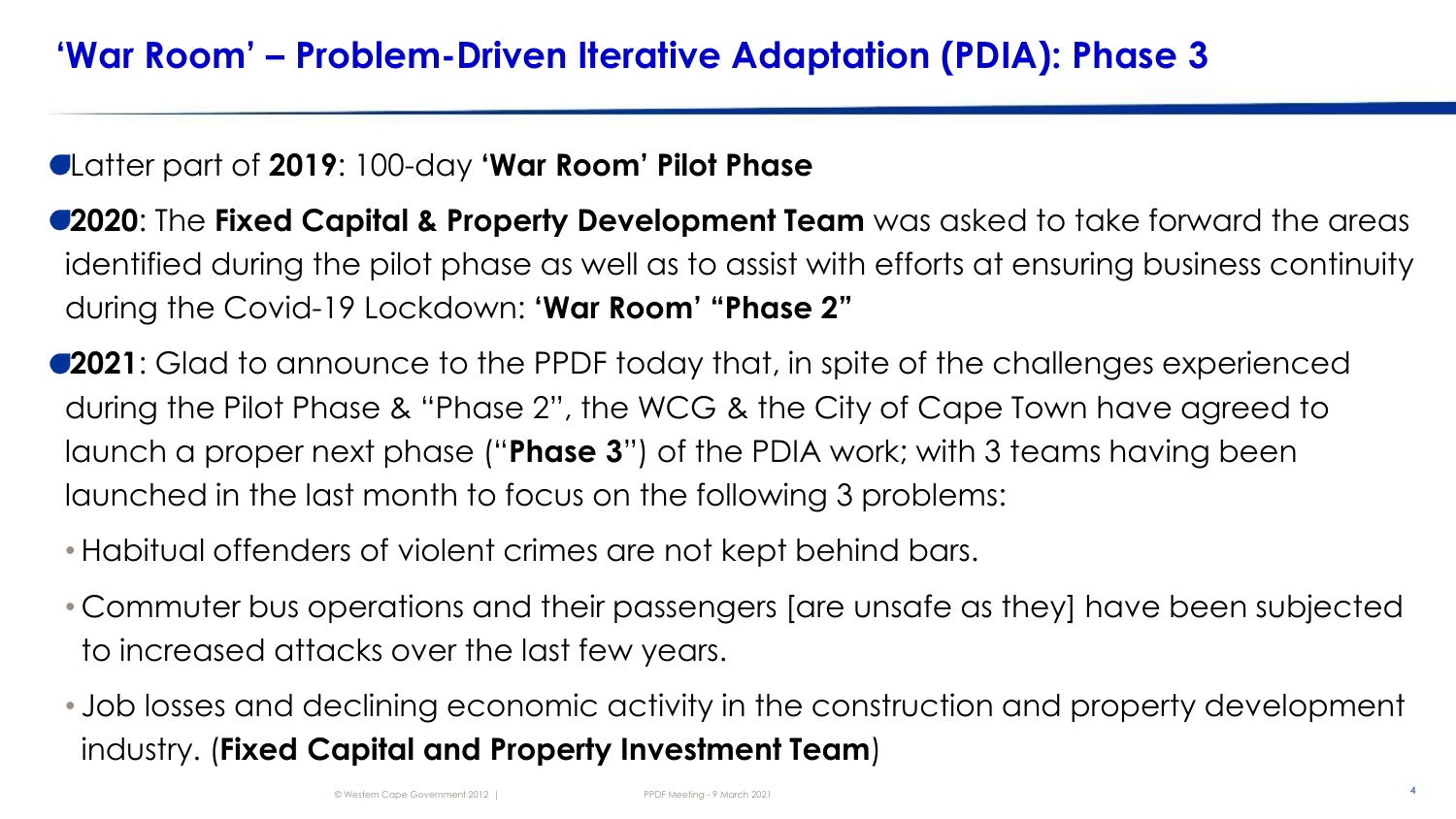**WESTERN CAPE WAR ROOM** 







Making progress possible. Together.





### **Fixed Capital & Property Development:**

### **"Phase 2" – What we did during the COVID-19 Lockdown**

Gerhard Gerber PPDF, 09 March 2021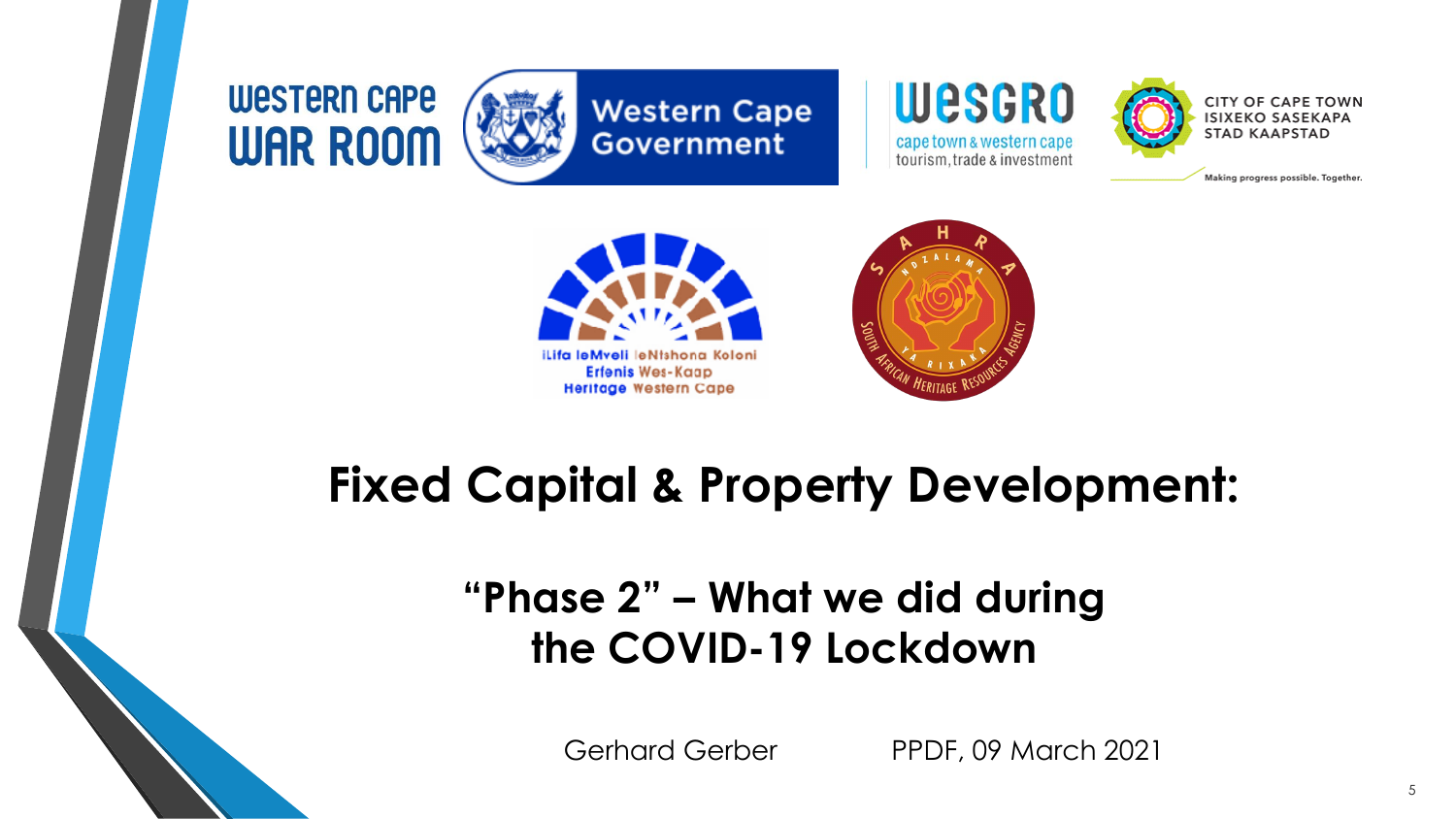



Making progress possible. Together.

#### • **Collaboration**

✓The team **continued with** the existing collaborative **interventions** (those that **existed prior to & from Phase 1)** & responded to requests for **interviews** from stakeholders missed in Phase 1

✓Joined the **Provincial Planning & Development Forum (PPDF)** & was formalized the engagement with **Heritage Western Cape (HWC).** 

### ✓**Regular meetings**

### ✓**Workshops**

### ✓**Regulatory discussion**

✓Successfully got the **WC Department of Human Settlements (DoHS)** to join the War Room team: Arranged follow up meetings/training sessions with the DoHS team & consultants/workshop of pipeline projects.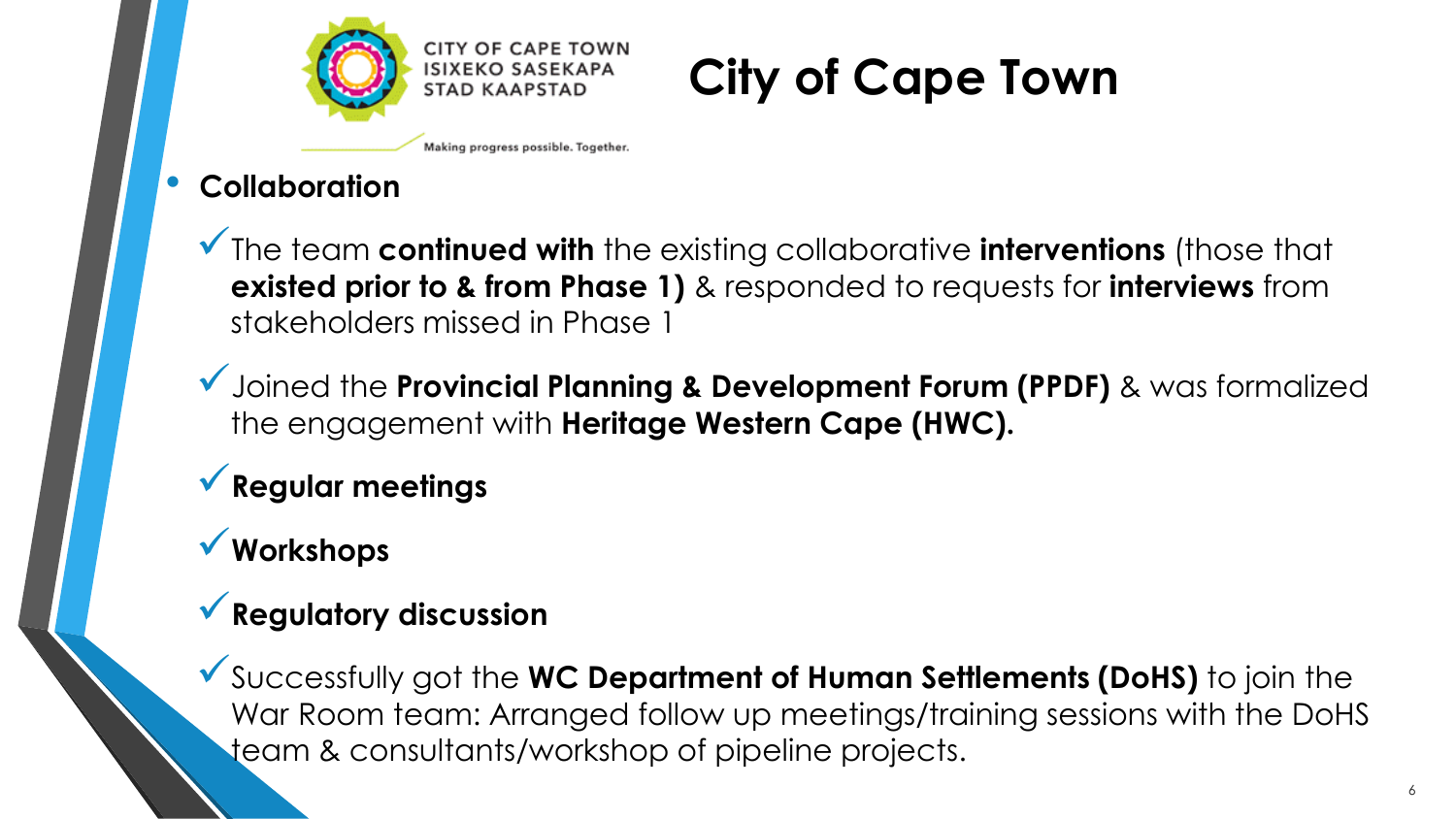#### • **Collaboration (continue)**

✓Continued with the groundwork for a **Growth Coalition**

- ✓Worked on **integration initiative** with DEA&DP & other local authorities in the Western Cape
- ✓Engaged with the **Deeds Office** to understand the delays & blockages
- ✓Continued with the **Ease of Doing Business nationally with the World Bank**
- ✓Continued with discussions with the **other Metros in South Africa**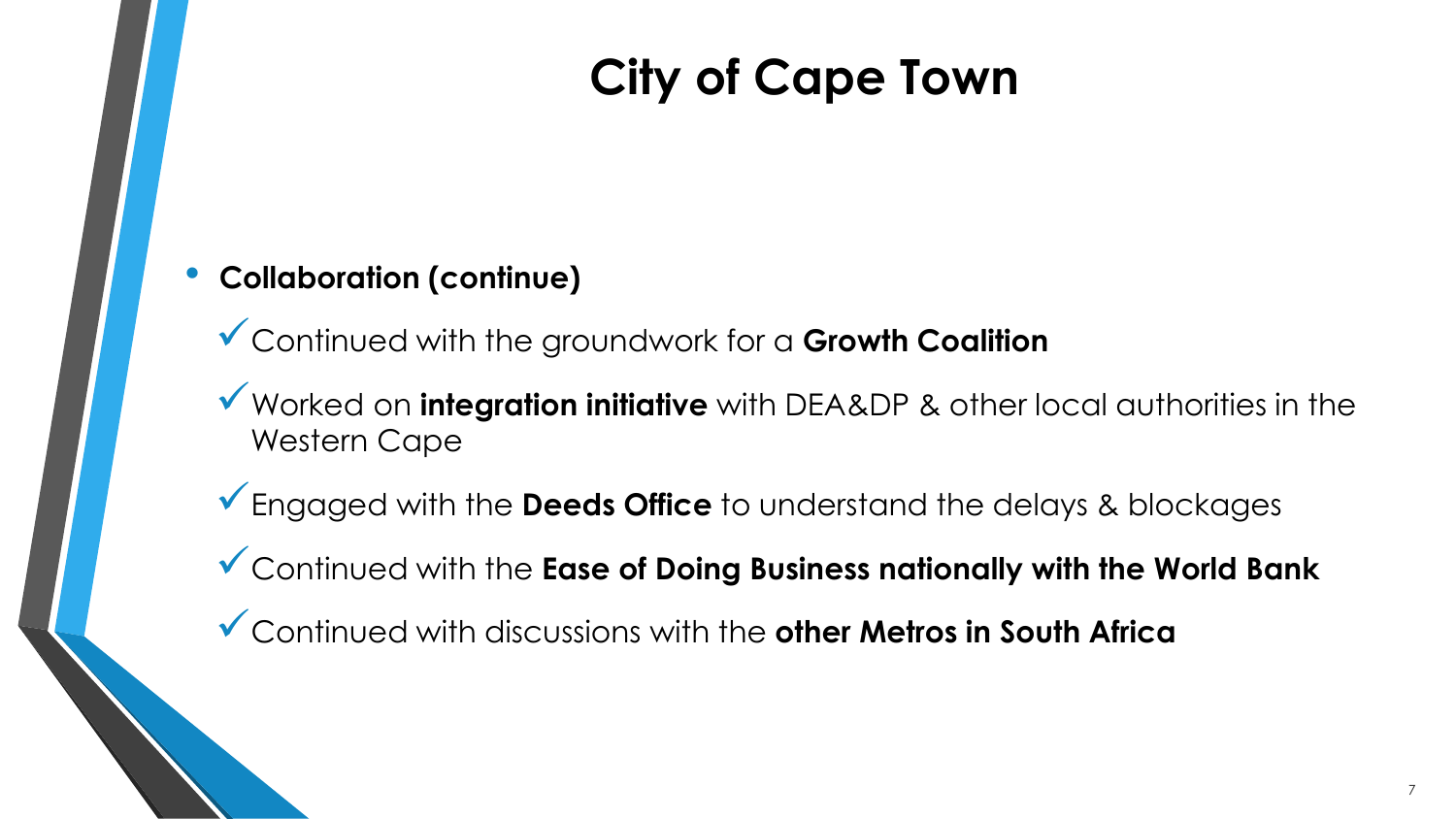#### • **Benefits**

- ✓**e-Systems** environment through the use of **DAMS** allowed us to be operational despite COVID-19. The system celebrated its 6th birthday during "Phase 2".
- ✓The experiences has **enriched the DAMS 2 enhancement process** which is underway.
- ◆ The **Municipal Planning Tribunal (MPT)** process continued with its deliberations & also entered the e-environment.
- ◆ The PAAP (Planning Appeals) process was attended to & efficiently facilitated.
- ✓**Online development applications were entrenched** (applicants appreciated this).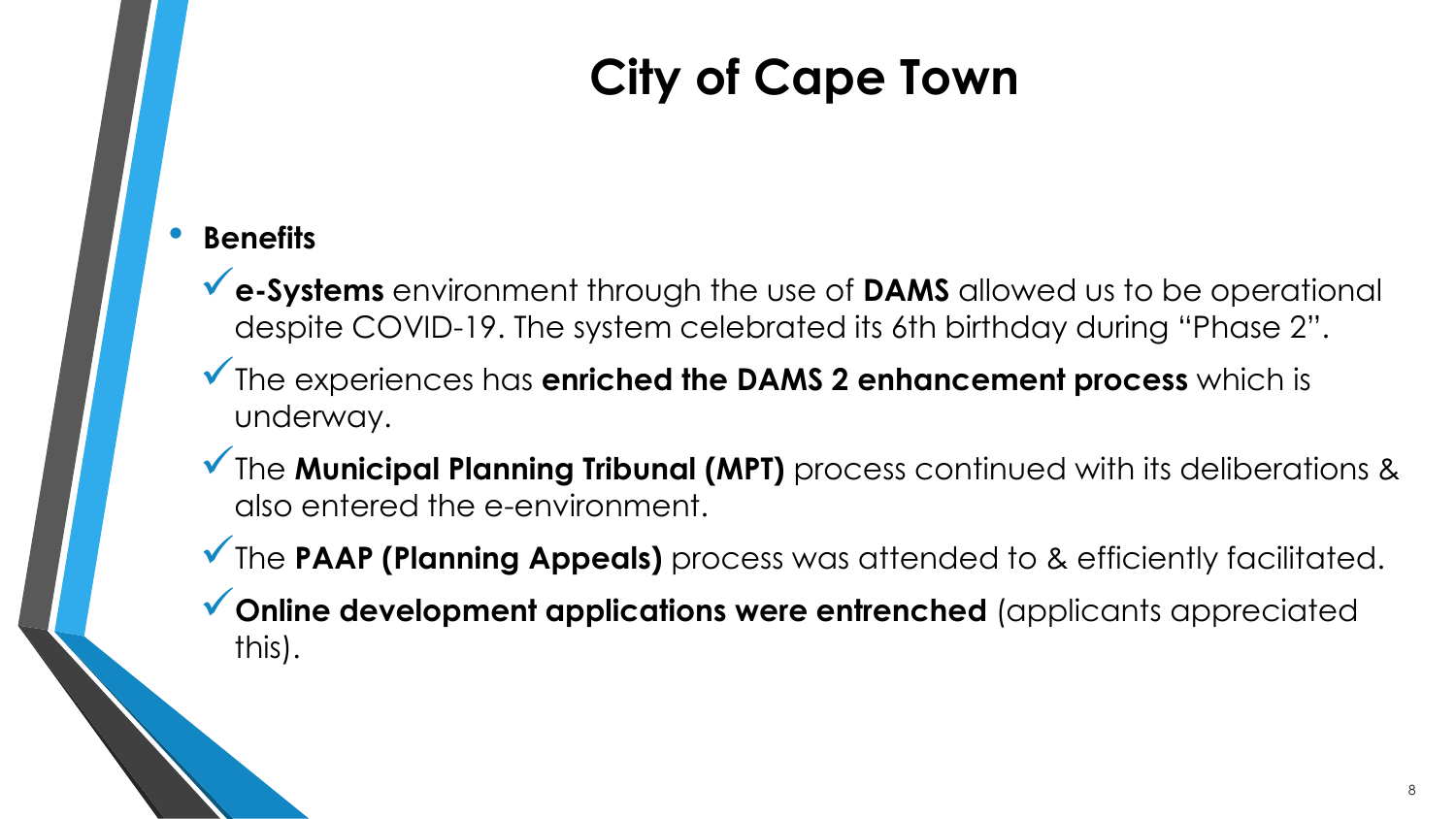- **Benefits (continue)**
	- ◆ Ensuring continued operations (95% of staff effectively operating)
	- ✓Ability to **respond to applicants more efficiently**
	- ✓Launched a **"Build it Right"** platform to inform the industry on technical matters
	- ✓Updated our **Planning Portal** so as to further communicate and provide information to our clients
	- ✓Pilot & transitioning the launch of our **Info Hub** with one **0860 contact number**
	- ✓War room allowed for & supported **continuous improvement**
	- ✓**Applications processed:**
		- ➢**Building Plans: 10 506 approved; contribution to economy R10.381-billon**
		- ➢**Land Use applications processed: 13 582 applications**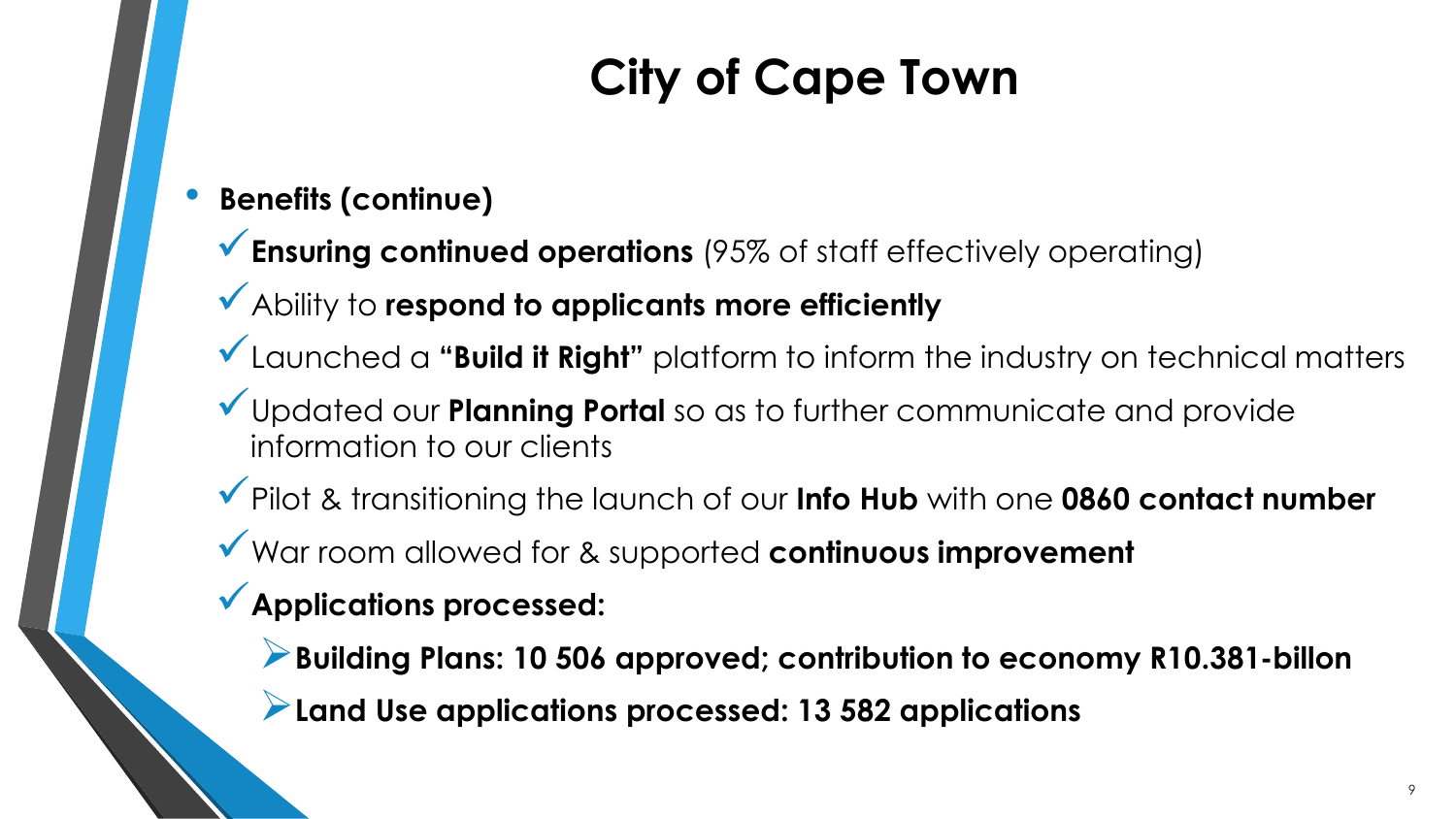- **Areas that require further improvement:**
	- ✓Encourage **opportunities for change**
	- ✓**Review legislative & regulatory reform**
	- **▼ Review communication** especially in the digital space
	- ✓Allow for more **integrated functional & operational service delivery**
	- ◆ One communication platform for the entire industry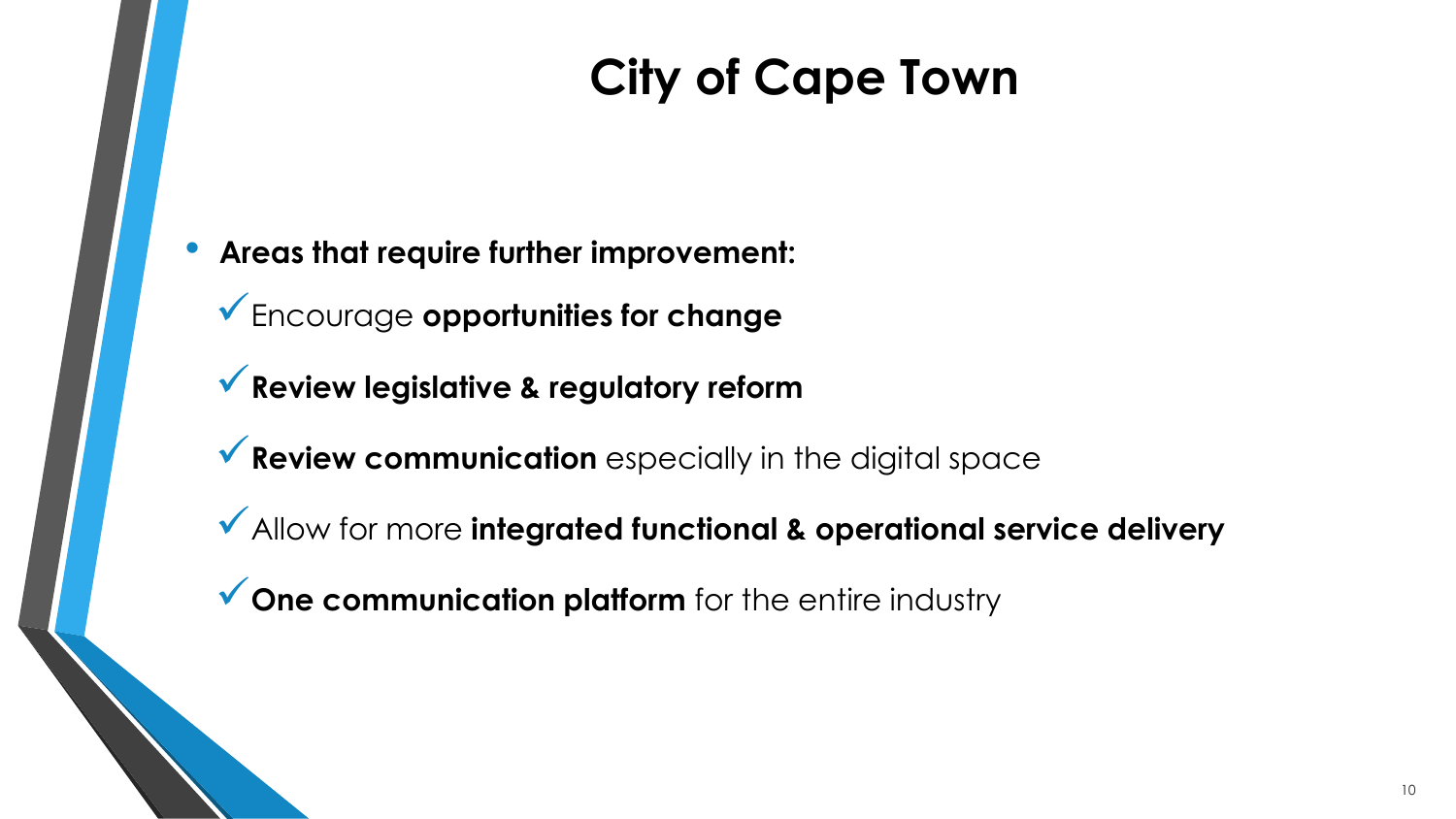

• **Progress – SAHRA joined the War Room team**

#### • **Identified HWC constraints:**

- ✓ Initial challenges i.t.o. undertaking **site visits** during Lockdown
- ✓ **Constrained capacity**: WCG capacitation process to identify & fill critical staffing posts
- ✓ **Lack of exemption**: Application of exemption mechanisms being trailed & prepped for broader adoption / roll-out.
- **Lagging technology**: Full digitization of application pipeline, incl. online GIS & public participation.
	- **Lack of synchronicity**: Legislated process undergoing transversal synchronisation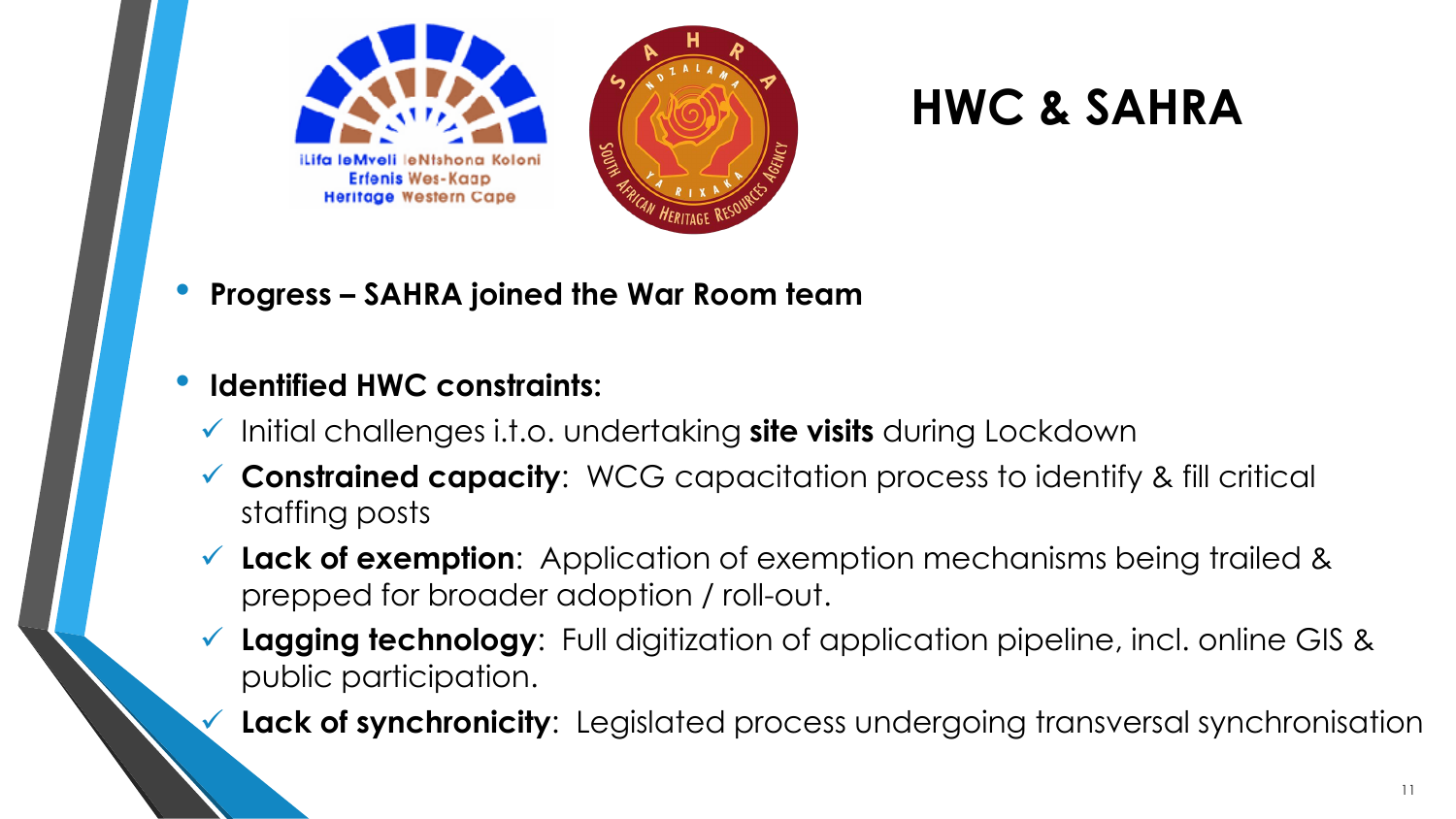#### • **Addressing the constraints:**

- ✓ **Site visits**: A **site inspection protocol** was developed to ensure the safety of staff & committee members & not to delay site inspections when required; also started making use of drone footage.
- ✓ **Filling of posts**: Posts to be filled as of the 4th quarter
- ✓ **Parow exemption** granted by HWC Council, gazette notice drafted & being approved by the Minister. This is the **1st exemption of this kind in the country!**
- **Minor Works Policy: Minor Works Form developed**
- **Online application process:** moving to the use of SAHRIS (SAHRA) 2021.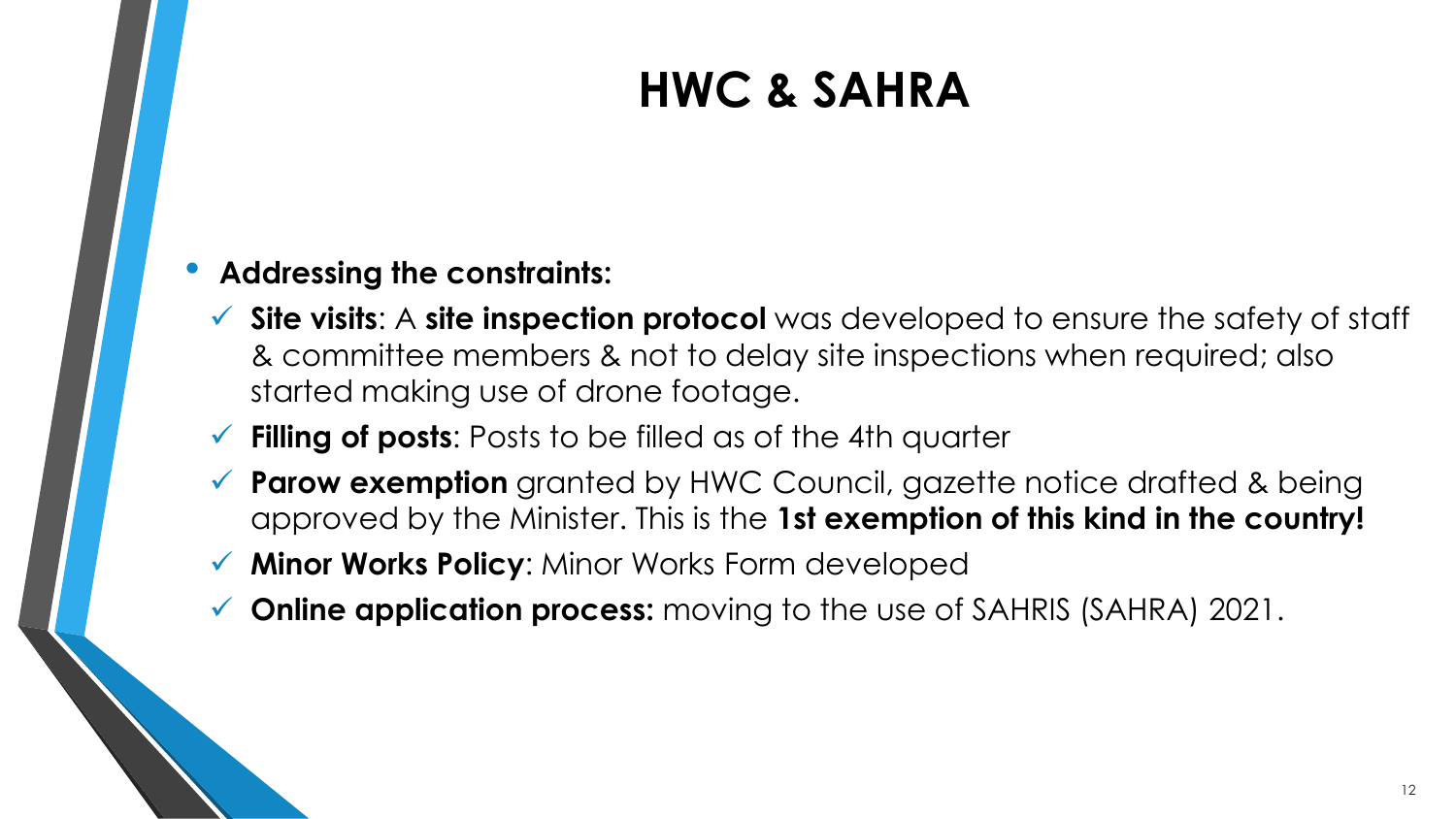#### • **Progress – Operations during Lockdown:**

- ✓ HWC moved its **applications process online** with a week of lockdown ("**eHWC**") (Applications submitted online, HWC committee meetings on MS Teams, Slido, I&APs WhatsApp groups, plans stamped & issued electronically);
- ✓ April 31 Oct 2020: **HWC has held 49 internal Heritage Officers Meetings (HOMS)**  via the MS Teams platform (minor works applications) to avoid backlog
- ✓ **Additional BELCom meetings were hosted (2 a month)** to ensure applicants are processed timeously & swiftly (pre-Covid only 1 a month)
- ✓ **28 Wupperthal emergency applications** were processed, church werf restorations & homes. Special meetings were called to process these.
- ✓ **1486 electronic applications between 01 April & 30 Nov 2020, with uncontentious applications approved within 18-19 days.**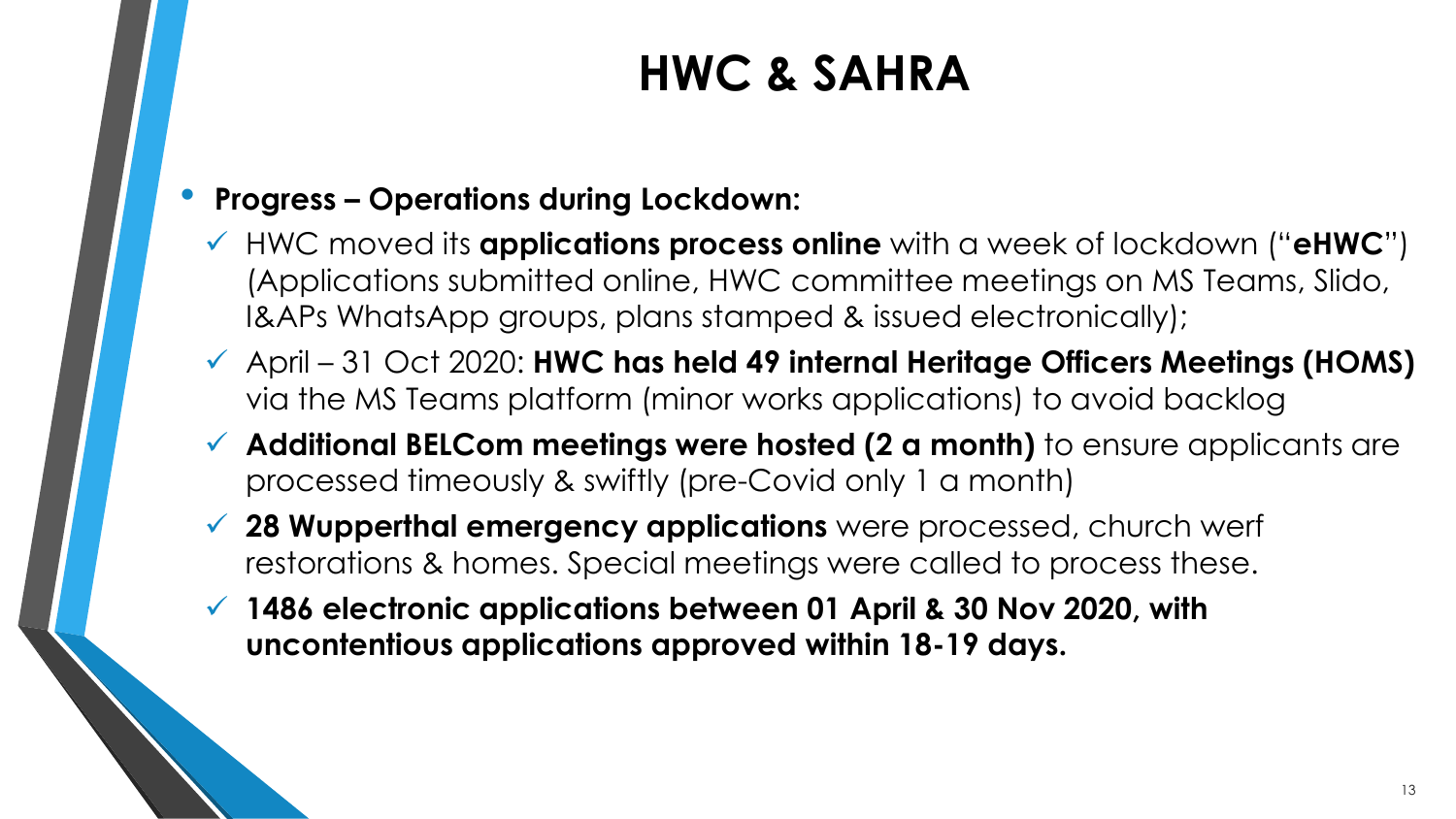- **Progress – Operations during Lockdown:**
	- ✓ **HWC Applications –**

| <b>SECTION OF THE NHRA</b>                      | <b>MARCH</b>   | <b>APRIL</b>   | <b>MAY</b>   | <b>JUNE</b>    | <b>JULY</b>    | <b>AUG</b>     | <b>SEPT</b>      | <b>OCT</b>  | <b>NOV</b>     | <b>TOTAL</b> |
|-------------------------------------------------|----------------|----------------|--------------|----------------|----------------|----------------|------------------|-------------|----------------|--------------|
| <b>SECTION 27 - EVENTS, ADDITIONS,</b>          |                |                |              |                |                |                |                  |             |                |              |
| ALTERATIONS, PARTIAL DEMOLITION TO A            |                |                |              |                |                |                |                  |             |                |              |
| <b>PROVINCIAL HERITAGE SITE</b>                 | $\mathbf 0$    | $\mathbf{3}$   | 5            | 6              | 4              | 8              | 4                | 3           | 3              | 36           |
|                                                 |                |                |              |                |                |                |                  |             |                |              |
| <b>SECTION 31 - HERITAGE AREA</b>               | $\mathbf 0$    |                |              | $\overline{2}$ | 9              | $\mathbf{2}$   | $\overline{2}$   |             | 23             | 41           |
| <b>SECTION 34 - ADDITIONS, ALTERATIONS,</b>     |                |                |              |                |                |                |                  |             |                |              |
| <b>PARTIAL DEMOLITION TO A STRUCTURE OLDER</b>  |                |                |              |                |                |                |                  |             |                |              |
| <b>THAN 60 YEARS</b>                            | 7              | 40             | 49           | 101            | 142            | 130            | 134              | 141         | 173            | 917          |
| <b>SECTION 34 - TOTAL DEMOLITION OF A</b>       |                |                |              |                |                |                |                  |             |                |              |
| <b>STRUCTURE OLDER THAN 60 YEARS</b>            | $\mathbf 0$    | $\overline{2}$ | 4            | 14             | $\overline{7}$ | 14             | 9                | 15          | 15             | 80           |
| <b>SECTION 38 - NOTIFICATION OF INTENT TO</b>   |                |                |              |                |                |                |                  |             |                |              |
| <b>DEVELOP</b>                                  | 5              | 29             | 12           | 77             | 53             | 50             | 38               | 27          | 55             | 346          |
| <b>SECTION 38 - HERITAGE IMPACT ASSESSMENTS</b> | $\overline{2}$ |                | $\mathbf{2}$ | 8              | 5              | $\overline{2}$ | 8                | 4           | 12             | 44           |
| <b>SECTION 49 - APPEALS</b>                     | $\mathbf 0$    | 4              | $\mathbf 0$  | $\mathbf 0$    | $\overline{2}$ | 3              | $\mathbf 0$      |             | $\overline{2}$ | 12           |
| <b>SECTION 35</b>                               |                |                |              | $\mathbf 0$    |                | $\mathbf 0$    | $\overline{2}$   |             | $\overline{2}$ | 9            |
| <b>SECTION 36</b>                               | $\mathbf 0$    | $\mathbf 0$    | $\mathbf 0$  | $\mathbf 0$    |                | $\mathbf 0$    | $\boldsymbol{0}$ | $\mathbf 0$ | $\mathbf 0$    |              |
| <b>TOTAL</b>                                    | 15             | 81             | 74           | 208            | 224            | 209            | 197              | 193         | 285            | 1486         |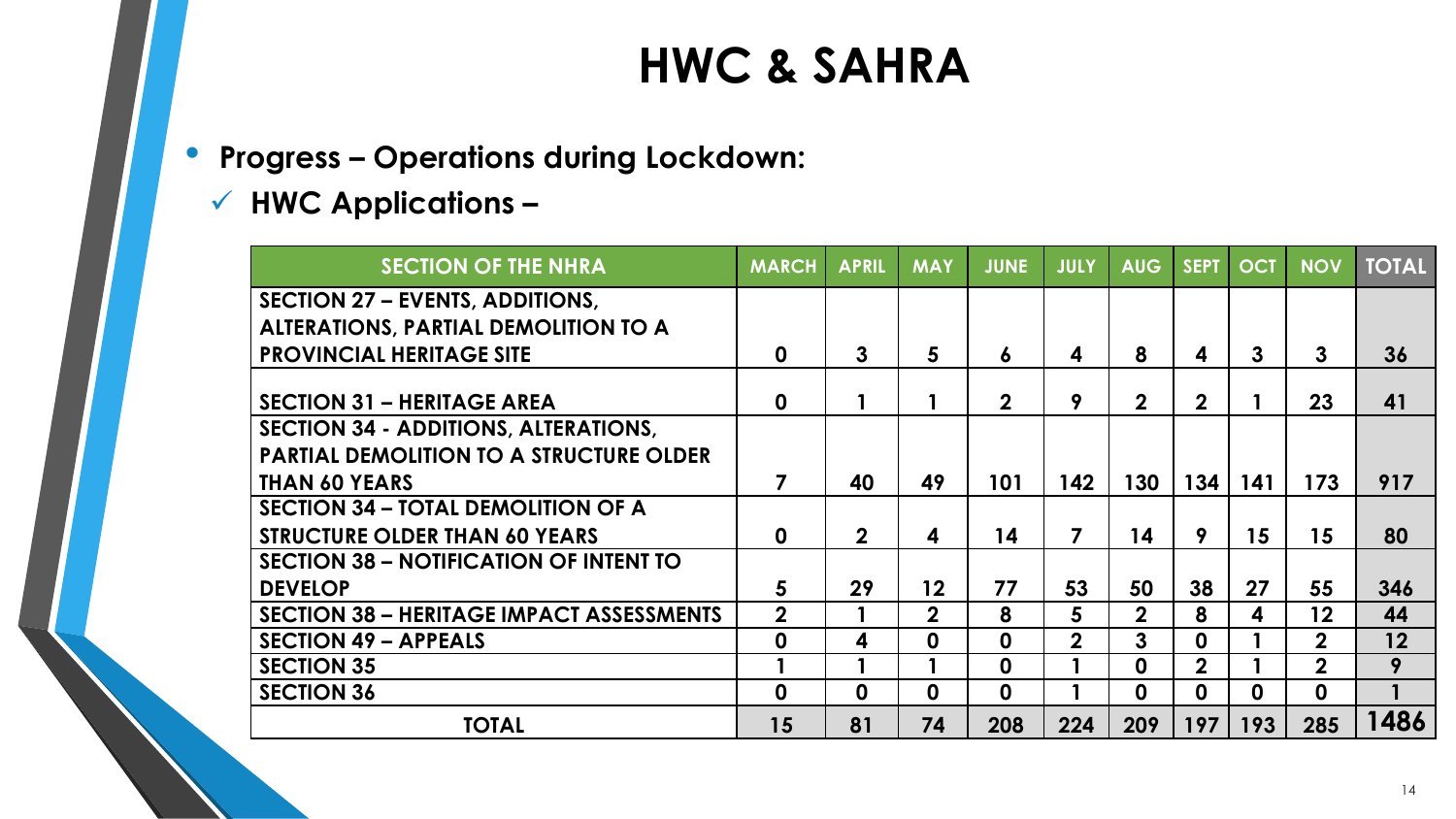#### • **Progress – Operations during Lockdown:**

- ✓ Successful **hybrid meetings** have been hosted **for complex applications**  in person & online platforms used simultaneously
- ✓ HWC has issued **notices to the public** of changes to its operations to ensure the public are kept up to date
- ✓ **Legislative Intervention (RTRU & HWC project):** Study underway to identify the challenges in effectively implementing & administering the National Heritage Resources Act 25 of 1999 (NHRA) in order to seek a balance between the conservation of heritage resources & the sensitive development thereof.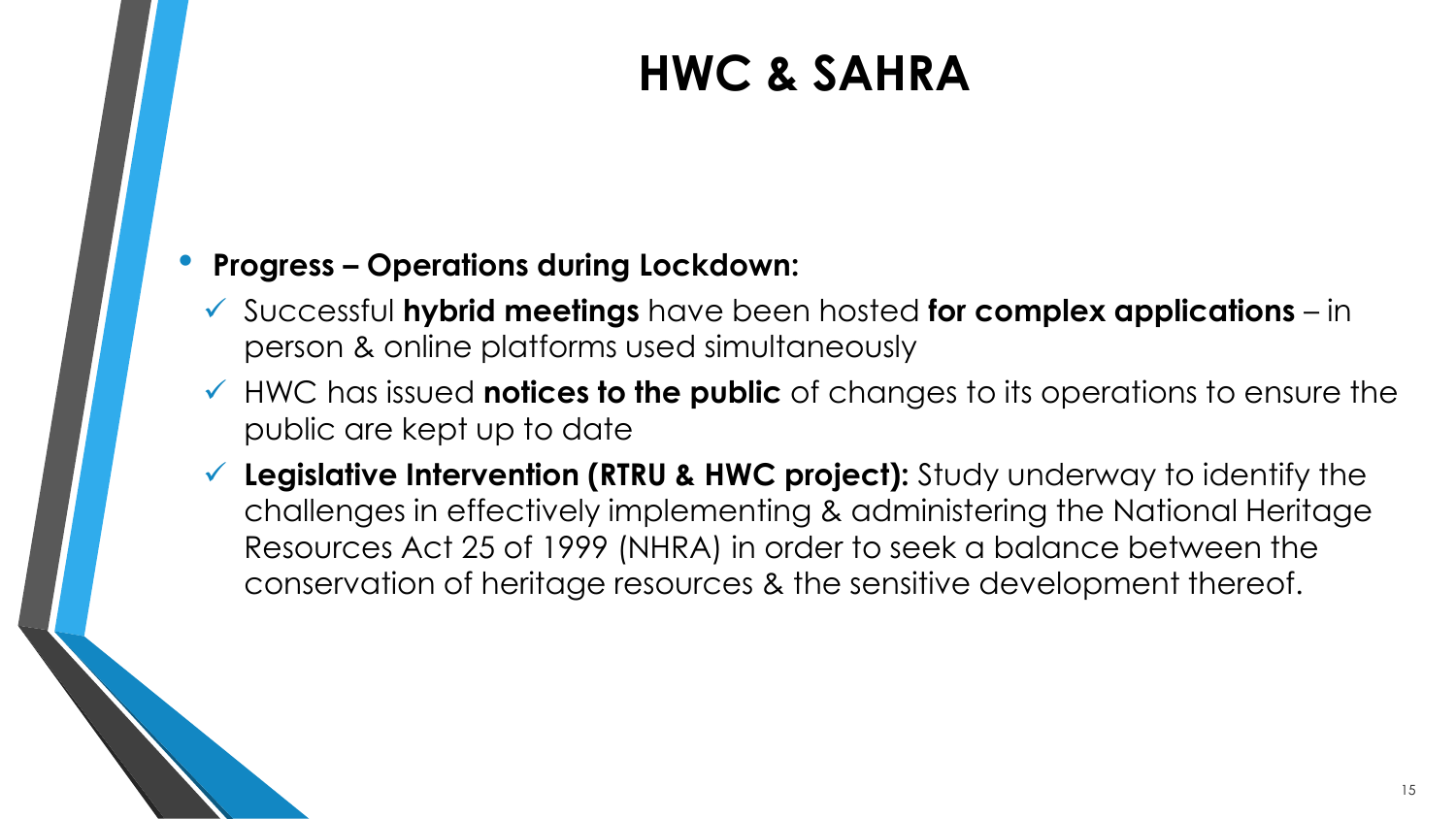

• **Reduction in Deeds Office Backlog**

**JULY 2020 Industry approached the RTRU** 



**Backlog of 25 926 Deeds**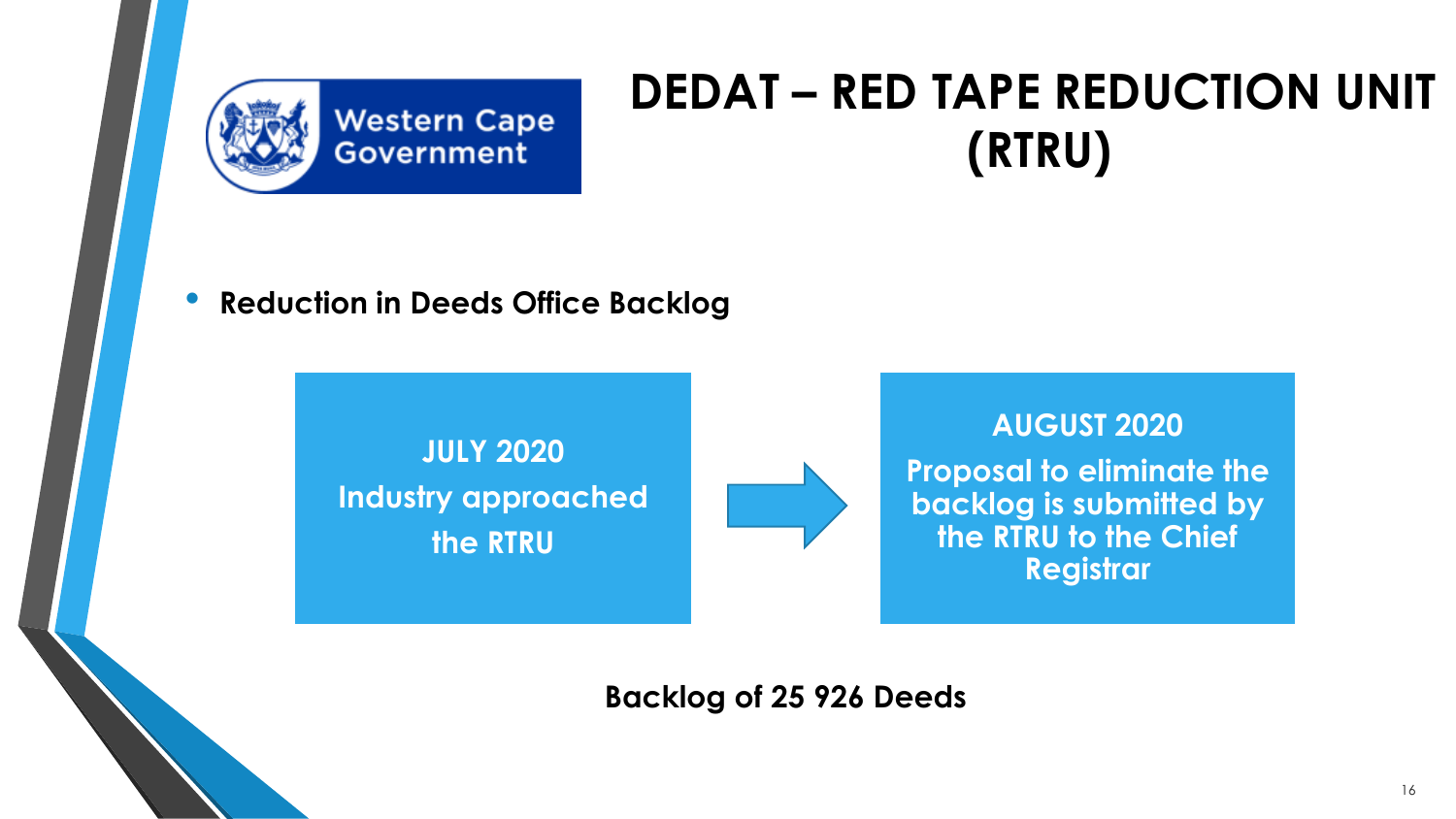• **Reduction in Deeds Office Backlog: Number of Deeds**

| <b>Backlog ito</b><br>number of<br><b>Deeds</b> | 21 1 1 3 | 23 7 22 | 25 9 26 | 11 074 | 442 |
|-------------------------------------------------|----------|---------|---------|--------|-----|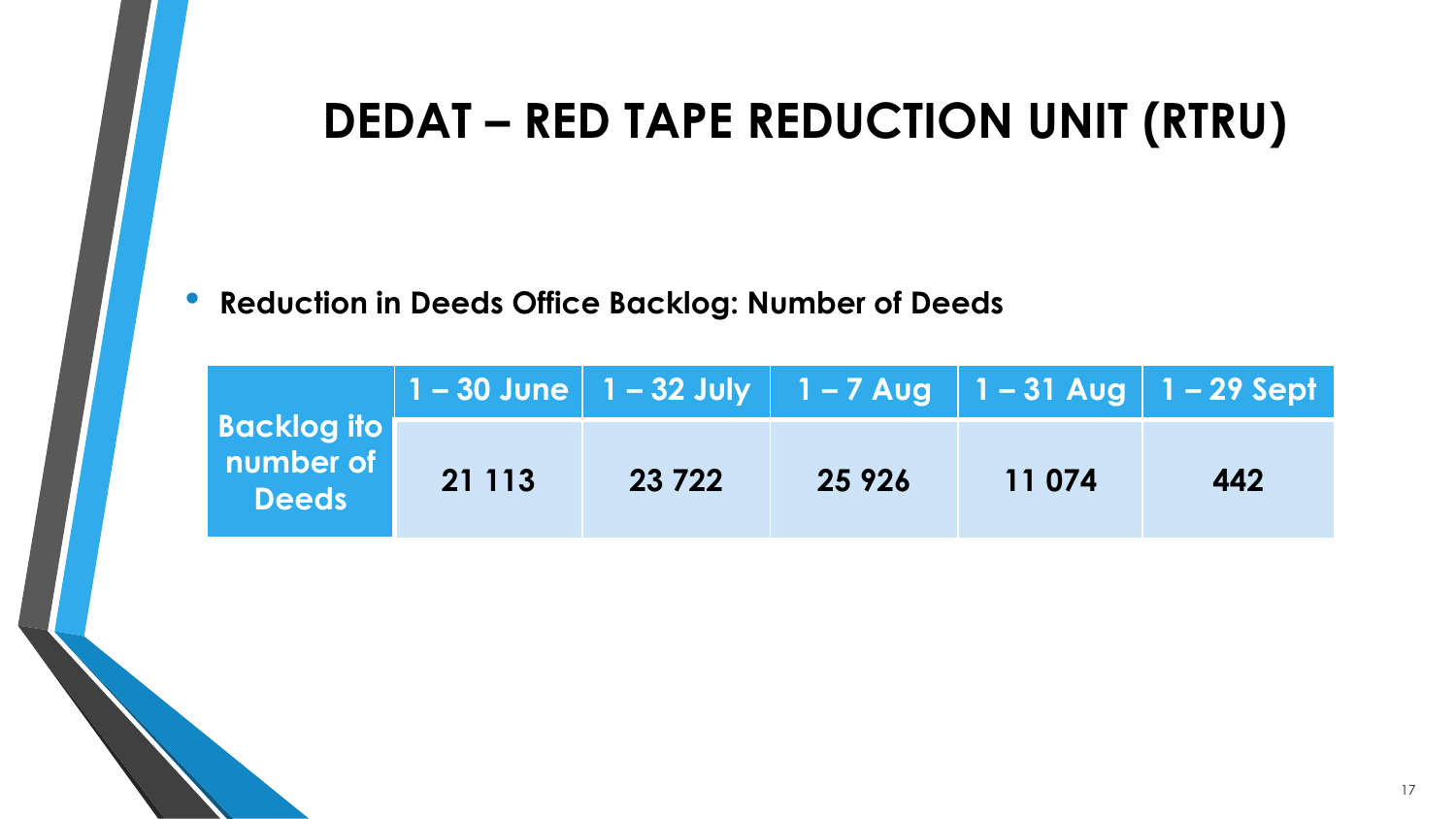#### • **Reduction in Deeds Office Backlog: Number of Days**

|                                                                                          | <b>18 Aug 2020</b> | <b>03 Sept 2020</b> | <b>25 Sept 2020</b>                                  |
|------------------------------------------------------------------------------------------|--------------------|---------------------|------------------------------------------------------|
| No. of working days<br>from date of<br>lodgement to 1 <sup>st</sup> level<br>examination | 10 days            | 7 days              | 0 days<br>(Deeds are sorted on<br>date of lodgement) |
| No. of working days<br>from date of<br>lodgement to 2 <sup>nd</sup> level<br>examination | 1 month            | $13 - 16$ days      | 8 days                                               |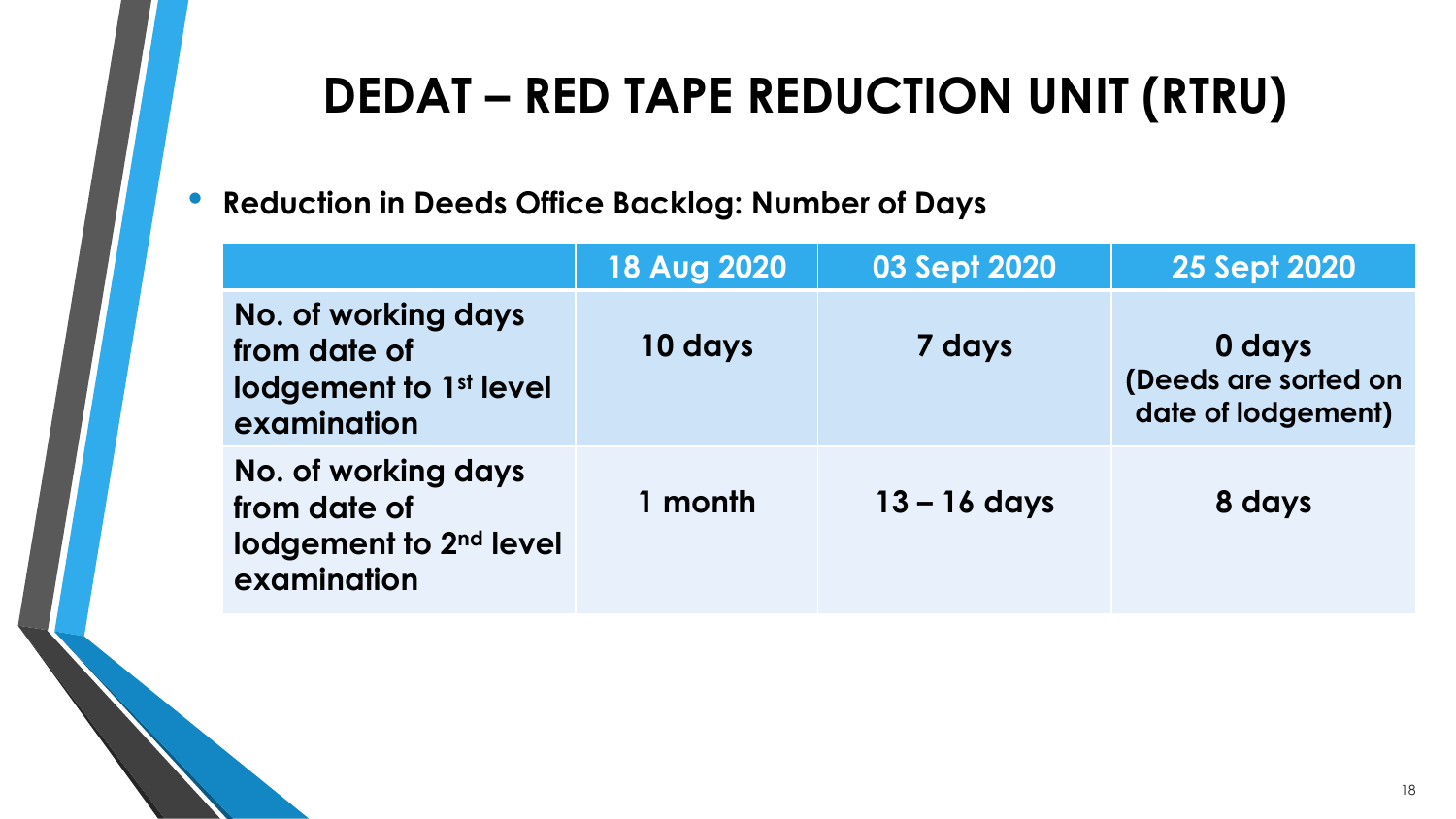• **UIF payments facilitated for the Master Builders Association:**

| <b>MONTH</b> | <b>AMOUNT</b> | <b>AVERAGE ITO</b><br><b>RANDS</b> |
|--------------|---------------|------------------------------------|
| May          | 760           | R 3.887m                           |
| June         | 626           | R 3.201m                           |
| July         | 336           | R 1.718                            |
| August       | 945           | R4.833m                            |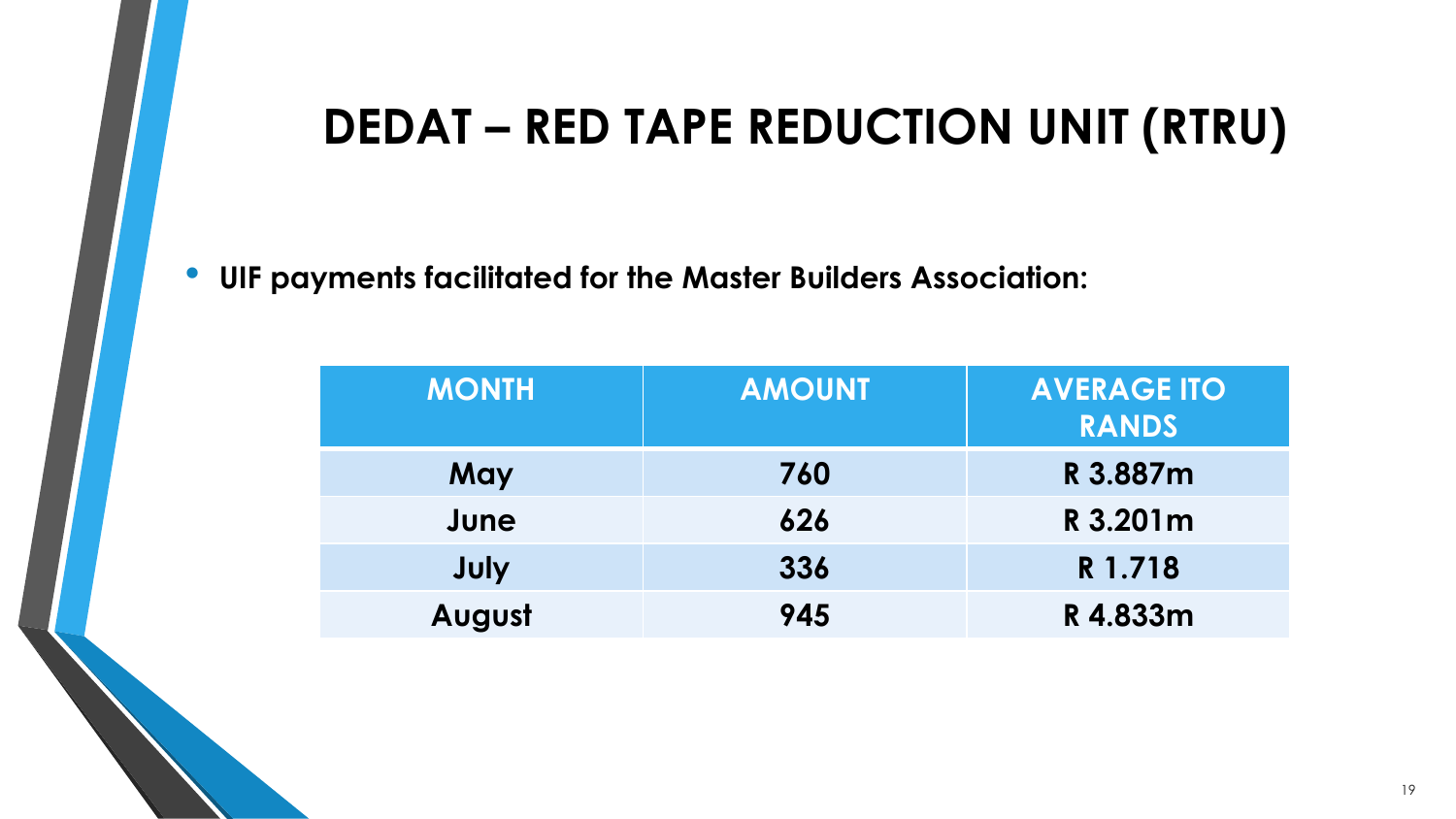

#### • **EIA & other Environmental Permitting as well as Planning Processes**

- ✓While during the initial hard lockdown (Alert Level 5) national government suspended the EIA & other Environmental Permitting Processes, DEA&DP **lobbied very hard & worked with national to allow for the continued administration of these processes during Alert Levels 4 to 1.**
- ✓Within days of national issuing amended Directions in respect of **Alert Level 4 to 1, DEA&DP issued Circulars setting out the Environmental Permitting arrangements in the WC. Planning Circulars were also released.**  (Issued **27 Circulars, Practice Notes, & Guidelines**.)
- ✓Continued with efforts with Heritage Western Cape **(HWC)**, Department of Water & Sanitation **(WULAs)** (& others) into **synchronisation of processes** – & started work to also **better synchronise & even ingrate processes i.t.o. EIAs & Planning processes with Municipalities.**
- ✓**Provincial Inclusionary Housing Policy** busy being drafted.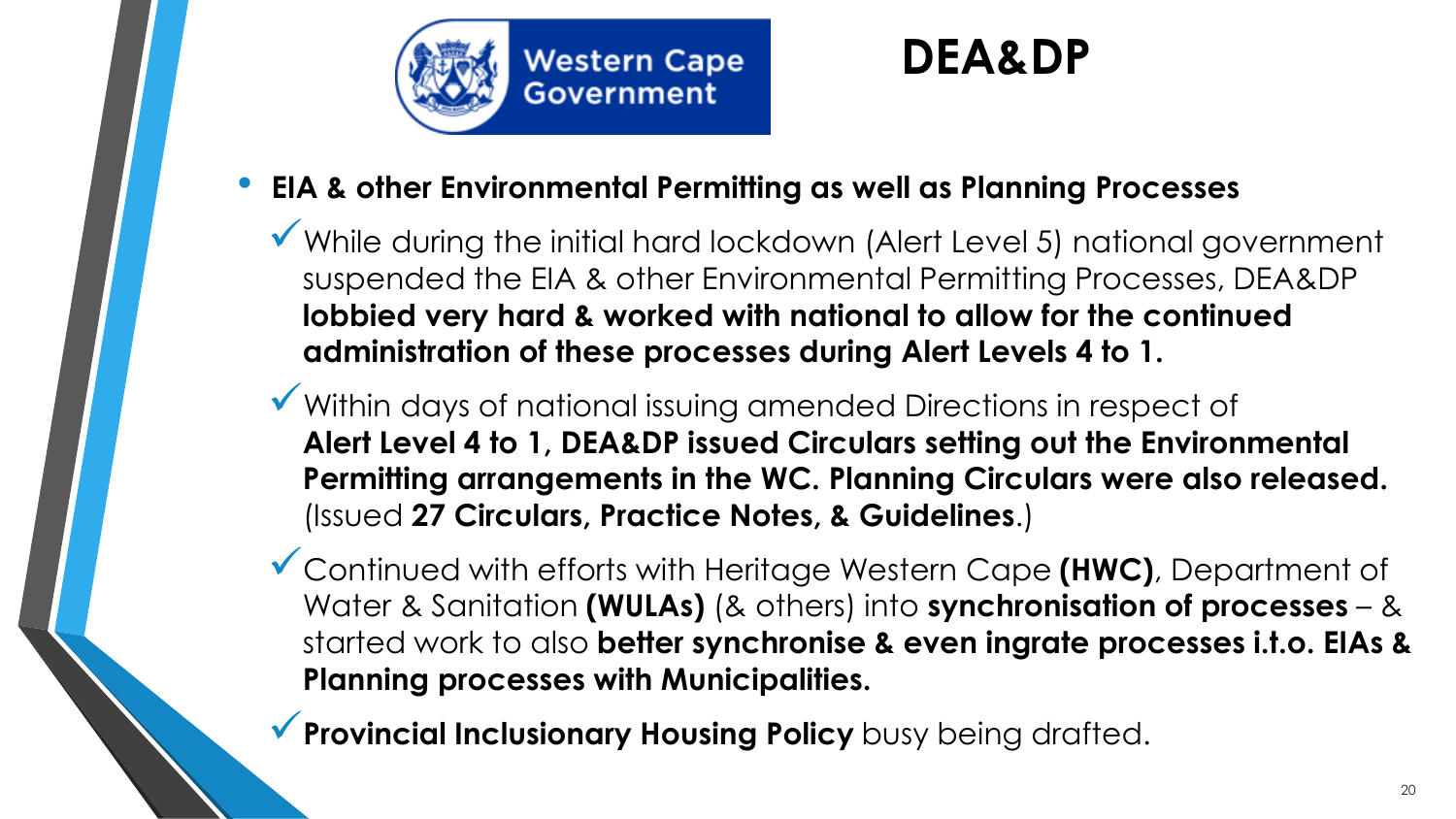- **EIA & other Environmental Permitting as well as Planning Processes (continue)**
	- ✓**From day 1 & throughout the Lockdown, DEA&DP remained operational, & assisted Municipalities to also continue (at differing levels) their planning operations; with regular contact session held with Municipalities (e.g. forums).**
	- ✓Put in place measures to allow for **virtual meetings, electronic submission** of all information, **alternative public participation** measures & **electronic issue of correspondence; & many virtual training session** were presented;
		- $\triangleright$  incl. to date have granted 3 authorisations ito section 60(2) of WC Land Use Planning Act (**LUPA**) to deviate from the requirement in section 44(2)(b) to give direct notice through specific means (registered mail). Working on amendment to section 44(2)(b) of LUPA.
	- ◆ Also managed to get national government to revisit its position in respect of the retrospective application of the **"Environmental Protocols"** which would have resulted in many Specialist Studies having to be redone. Now being applied prospectively only.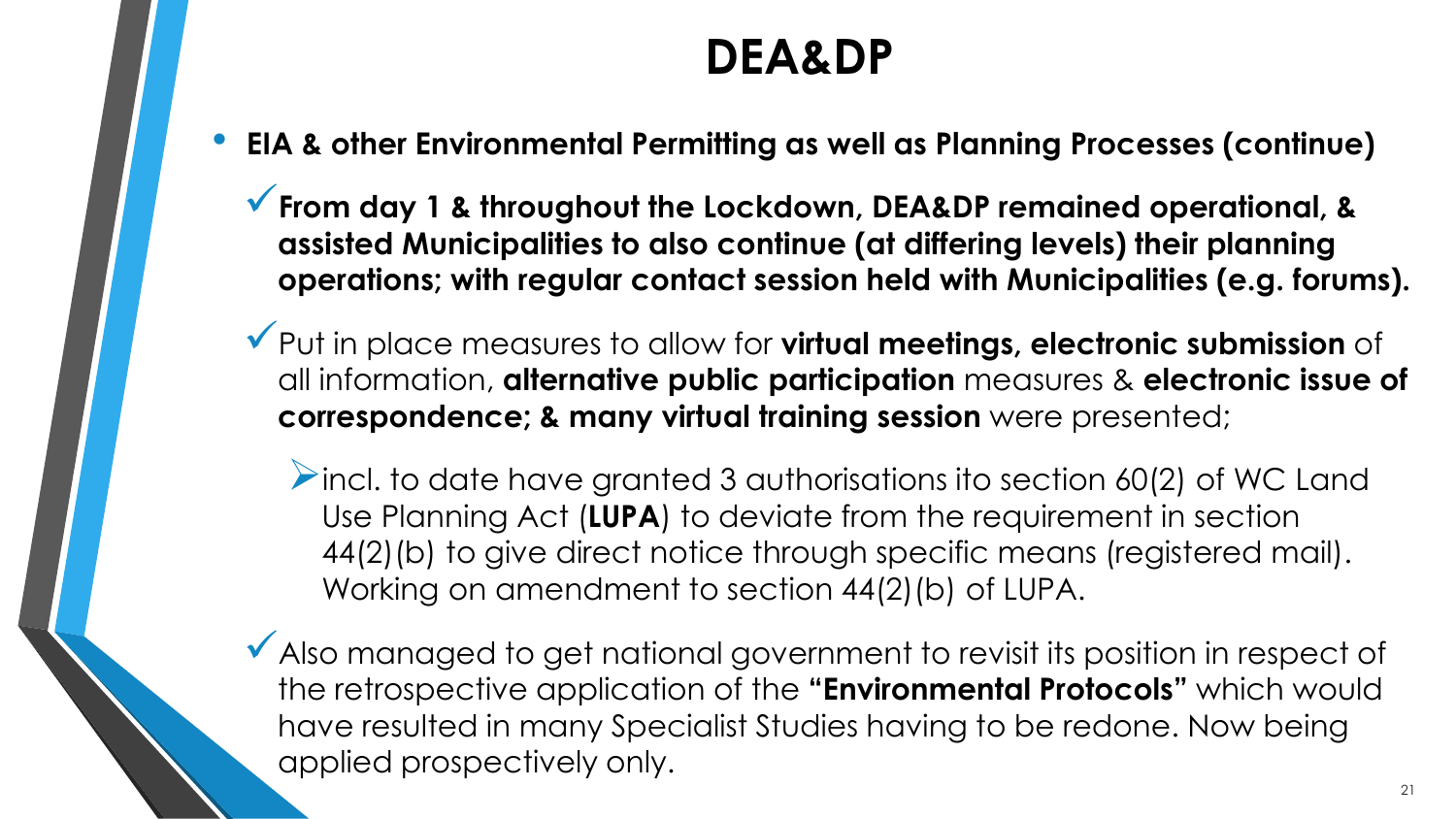- **EIA & other Environmental Permitting as well as Planning Processes (continue)**
	- ✓**Regular contact sessions held with Municipalities & others on COVID-19 challenges & best practice in processing development applications:**
		- ➢District Planning Forums
		- ➢Municipal Planning Head Forums
		- ➢National Spatial Planning and Land Use Management Forum ➢DALR&RD
		- ➢South African Association of Professional Planners
	- ✓**Issued Practice Notes/Circulars to Municipalities:** 
		- ➢Amendment of Delegations to fasttrack development applications
		- ➢Reduce quorum / requirements of Municipal Planning Tribunals
		- ➢Municipal Planning & EIA processes (synchronisation & integration)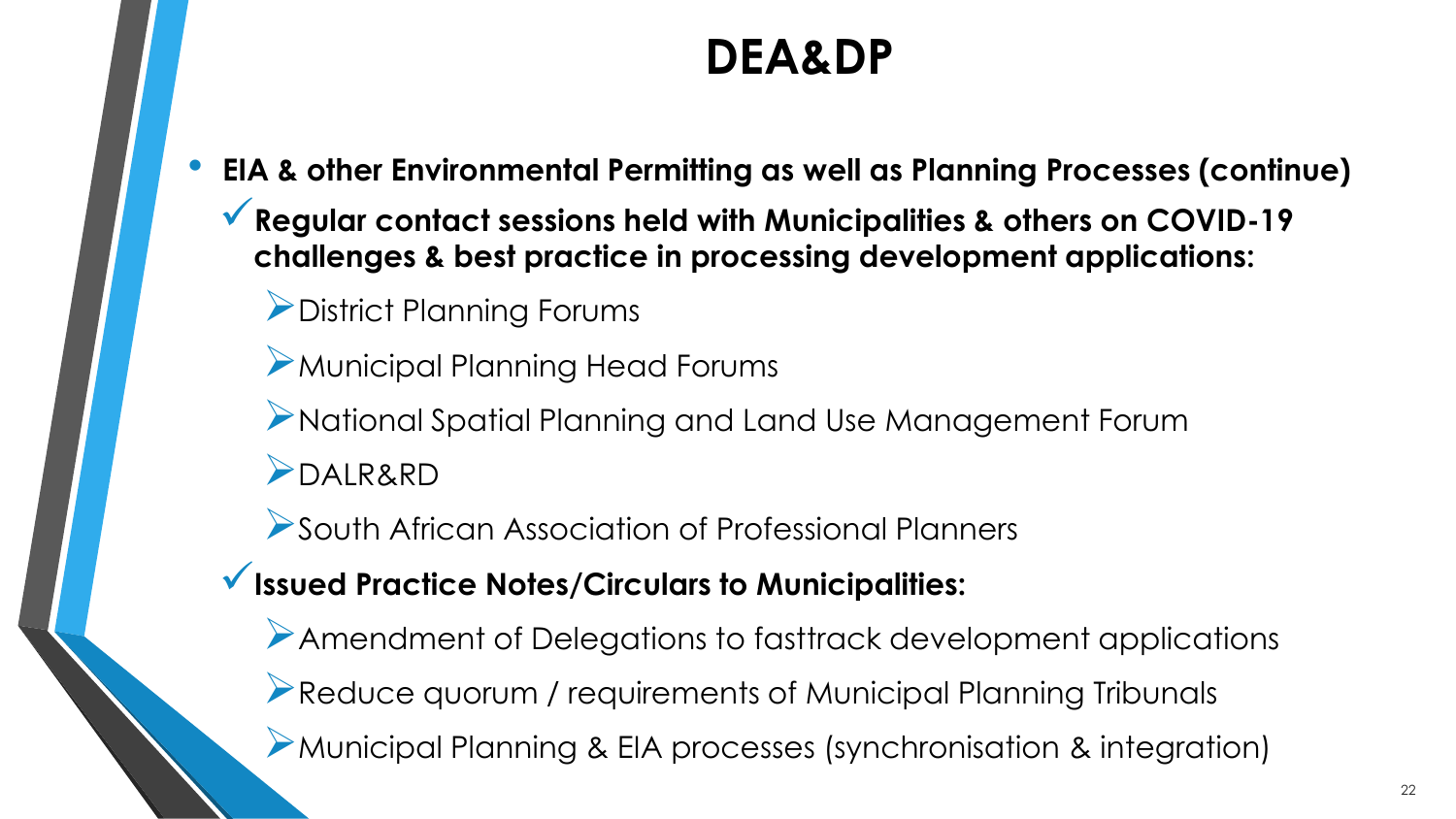- **EIA & other Environmental Permitting as well as Planning Processes (continue)**
	- ✓**Integrated Procedures** (Planning & EIA):
		- ➢Released a Circular
		- ➢Started engagements with CoCT to explore synchronisation or integration
		- ➢Engagement with South African Association of Consulting Planners
		- ➢Workshop held with Metros i.t.o. Integrated Processes & other proposals within existing legislation to fasttrack application processes
	- ✓**National Department of Agriculture's (DALRRD's)** offices closed for extended period during initial stages of the Lockdown: **delays i.t.o. Act 70 of 1970 (subdivision of agricultural land) applications**
		- ➢Minister Ivan Meyer twice engaged with Minister Didiza
		- ➢Requested information regarding the backlogs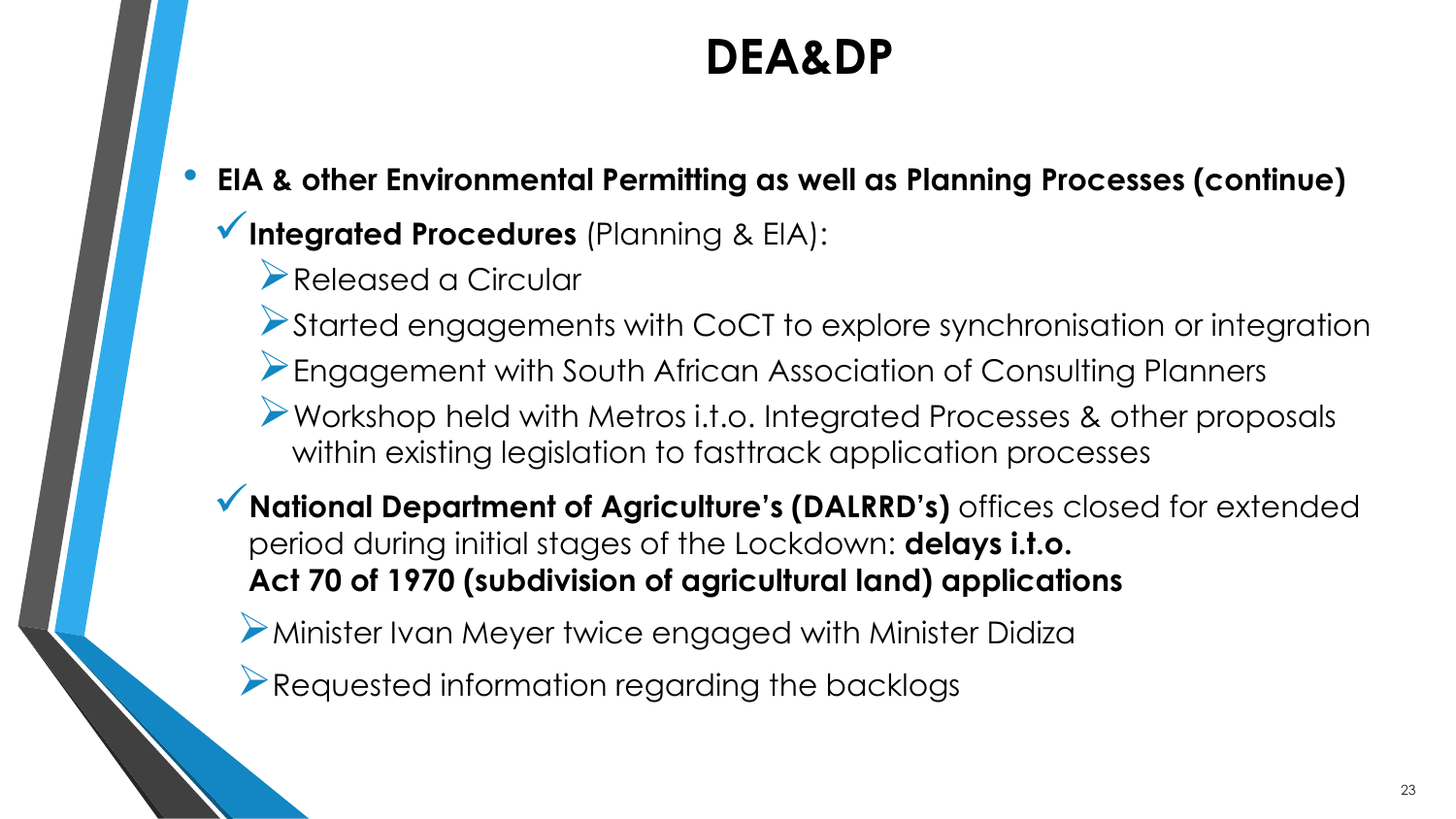

## **Western Cape Department of Human Settlements (DoHS)**

- **DoHS joined the War Room team**
- **Progress**
	- ✓**Appointing 8 NGO's** to assist municipalities in implementing the Informal Settlement Support Programme:
		- ➢ **NGOs assisting** municipalities with **enumerations, community-based planning, social facilitation, & leadership training.**
		- ➢ Enumeration exercises concluded in 25 informal settlements against a target of target 36
		- ➢ Social Compact agreements concluded with 65 informal settlements' communities.
		- ➢ 25 of the 36 informal settlements' community structures have been capacitated with leadership training.



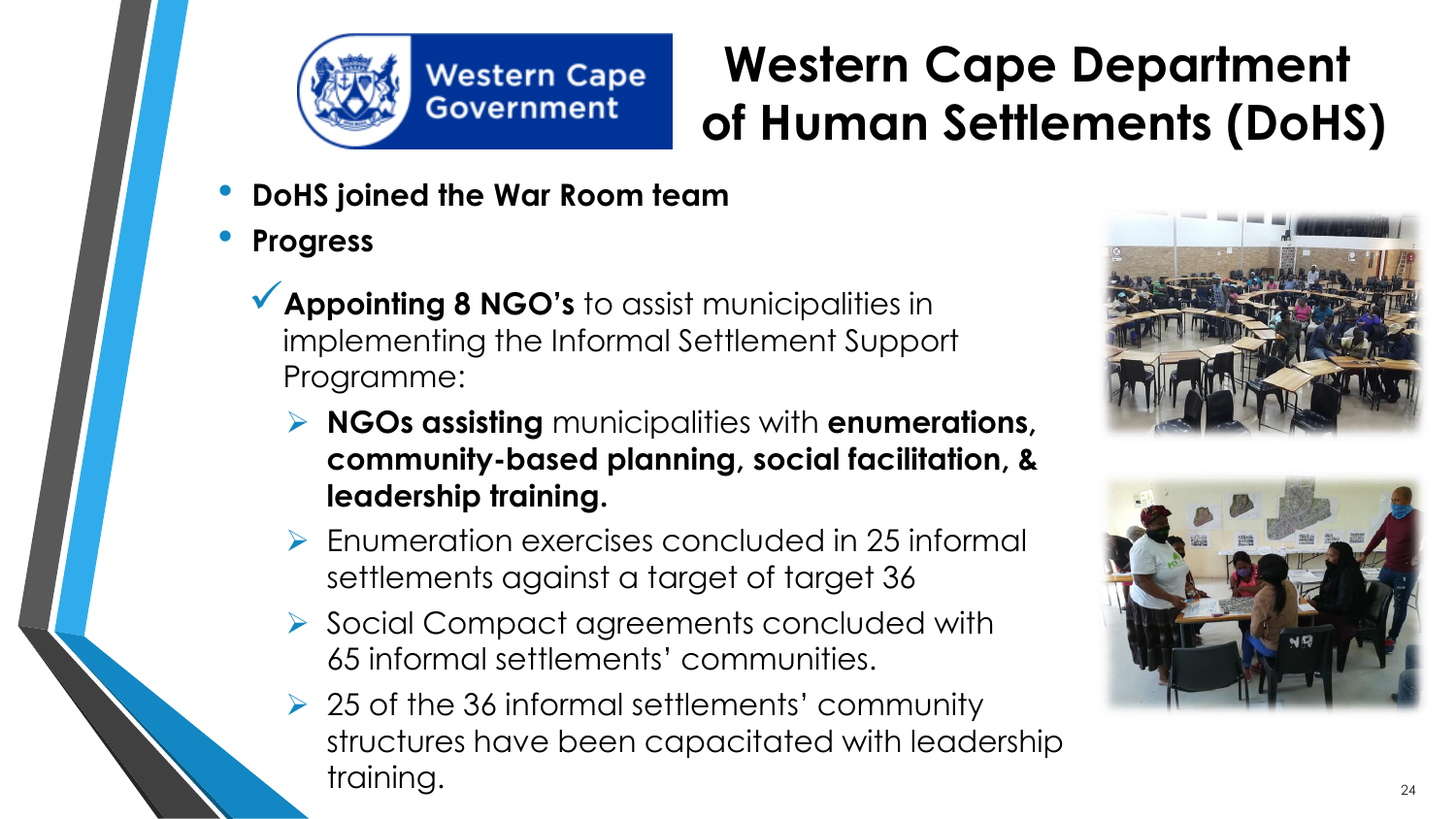# **DoHS**

- **Progress (continue)**
	- ✓**Assisting 2 municipalities** to implement the **Better Living Challenge (BLC) Project & Incubator Initiative**  (Swartland & Theewaterskloof)
		- ➢ Collaboration with Department of Economic Development & Tourism **(DEDAT)**
		- ➢**Pop-up Build initiative**, under controlled conditions, & produced a **series of tutorials during lockdown restrictions. Tutorials will be workshopped with 2 municipalities, & locally based small scale builders.**

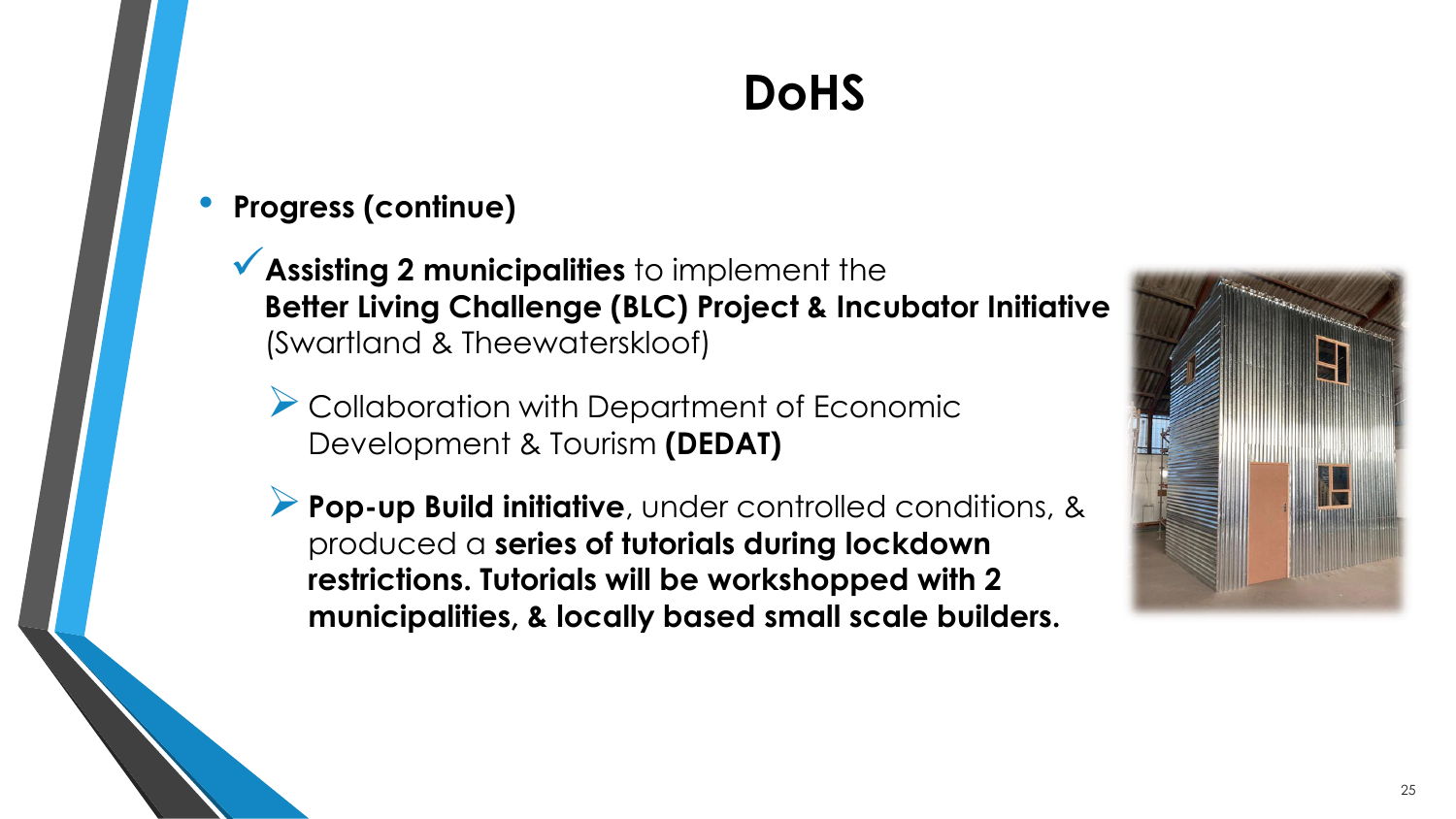# **DoHS**

#### • **Progress (continue)**

✓Collaboration with **City of Cape Town**: Development Management

➢To facilitate the **timeous approvals of town planning applications & building plan submissions.**

➢Resolved to (i) **conduct pre- submission consultation**, & (ii) **use DoHS pipeline of projects to programme the resources required to improve turnaround time.**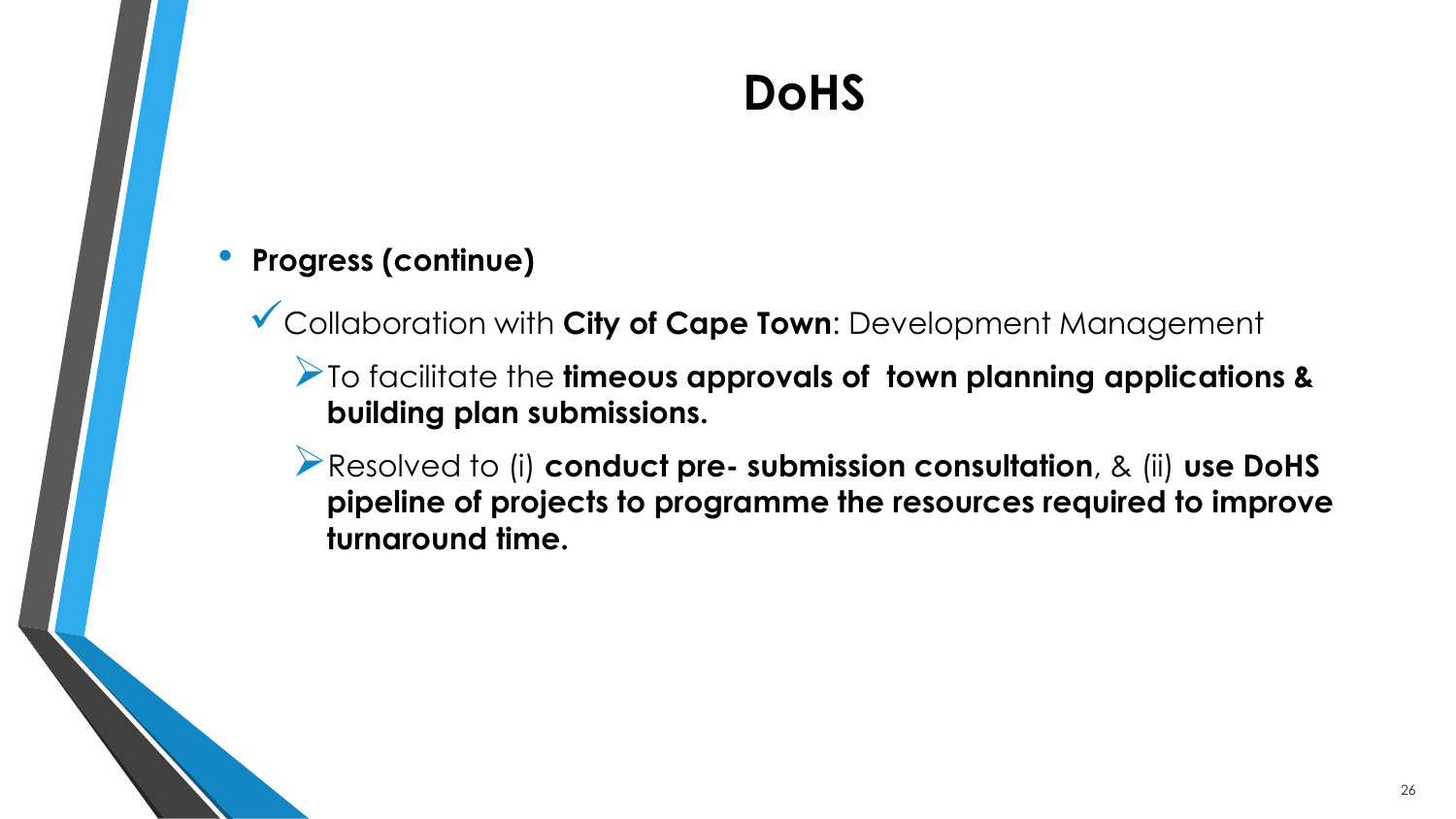## **PDIA Phase 3: Way Forward & Next Steps**

#### • **old + new team members**

- did not simply "re-adopt" the previously constructed & deconstructed problem, but rather **applying the PDIA methodology afresh by:** 
	- ✓**constructing the problem:** What is the problem we are trying to solve? Why does this problem matter? How would we know if the problem was solved?
	- ◆ deconstructing the problem "5 Why's" Root Cause Analyses. Clustering the causes as part of a "sense-making exercise" in order to develop our Fishbone. Started to look for entry points for action by analysing the available "Change Space" i.t.o. the "Triple A Change Space": **A**uthority, **A**cceptance & **A**bility

#### • **Next Steps**:

- ✓Need to **gather evidence incl. conducting interviews** to understand the problem & better explore entry points for action; &
- ✓Then start the **"action push" iterations** with the team iterating with real action to promote progress in solving the problem.